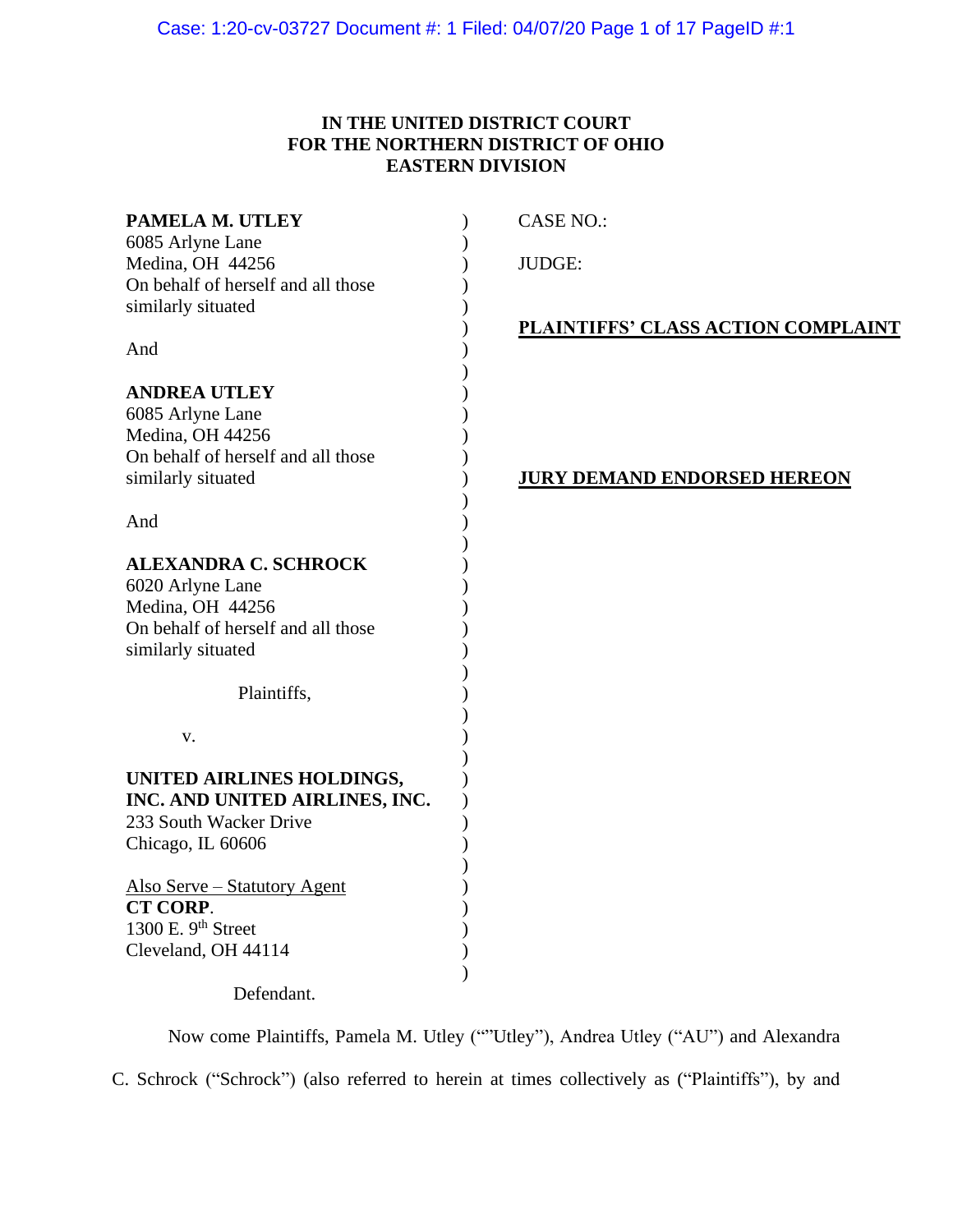### Case: 1:20-cv-03727 Document #: 1 Filed: 04/07/20 Page 2 of 17 PageID #:2

through their undersigned counsel, for their Class Action Complaint against Defendants United Airlines Holdings, Inc. and United Airlines, Inc. (collectively referred to hereinafter as "United" or "Defendant") for breach of contract, and as grounds therefore allege as follows:

## **THE PARTIES**

1. This is a claim for breach of contract and monetary relief for damages exceeding \$5,000,000.00 exclusive of all interest, costs, and attorney's fees. Plaintiffs also seek injunctive relief.

2. Plaintiff Utley is an Ohio resident. During the Class Period, Plaintiff Utley purchased airfare directly from United for travel within the United State of America and internationally, including airfare for travel between Ohio and Paris, France. Plaintiff Utley was injured as a result of the allegations alleged herein.

3. Plaintiff AU is an Ohio resident. During the Class Period, Plaintiff AU purchased airfare directly from United for travel within the United States of America and internationally, including airfare for travel between Ohio and Paris, France. Plaintiff AU was injured as a result of the allegations herein.

4. Plaintiff Schrock is an Ohio resident. During the Class Period, Plaintiff Schrock purchased airfare directly from United for travel within the United States of America and internationally, including airfare for travel between Ohio and Paris, France. Plaintiff Schrock was injured as a result of the allegations alleged herein.

5. Defendant, United, is a Delaware corporation with its principal place of business located at 233 South Wacker Drive Chicago, Illinois 60606. United is one of the largest commercial airlines in the world and conducts air passenger services throughout the United States of America, including flights to and from this District.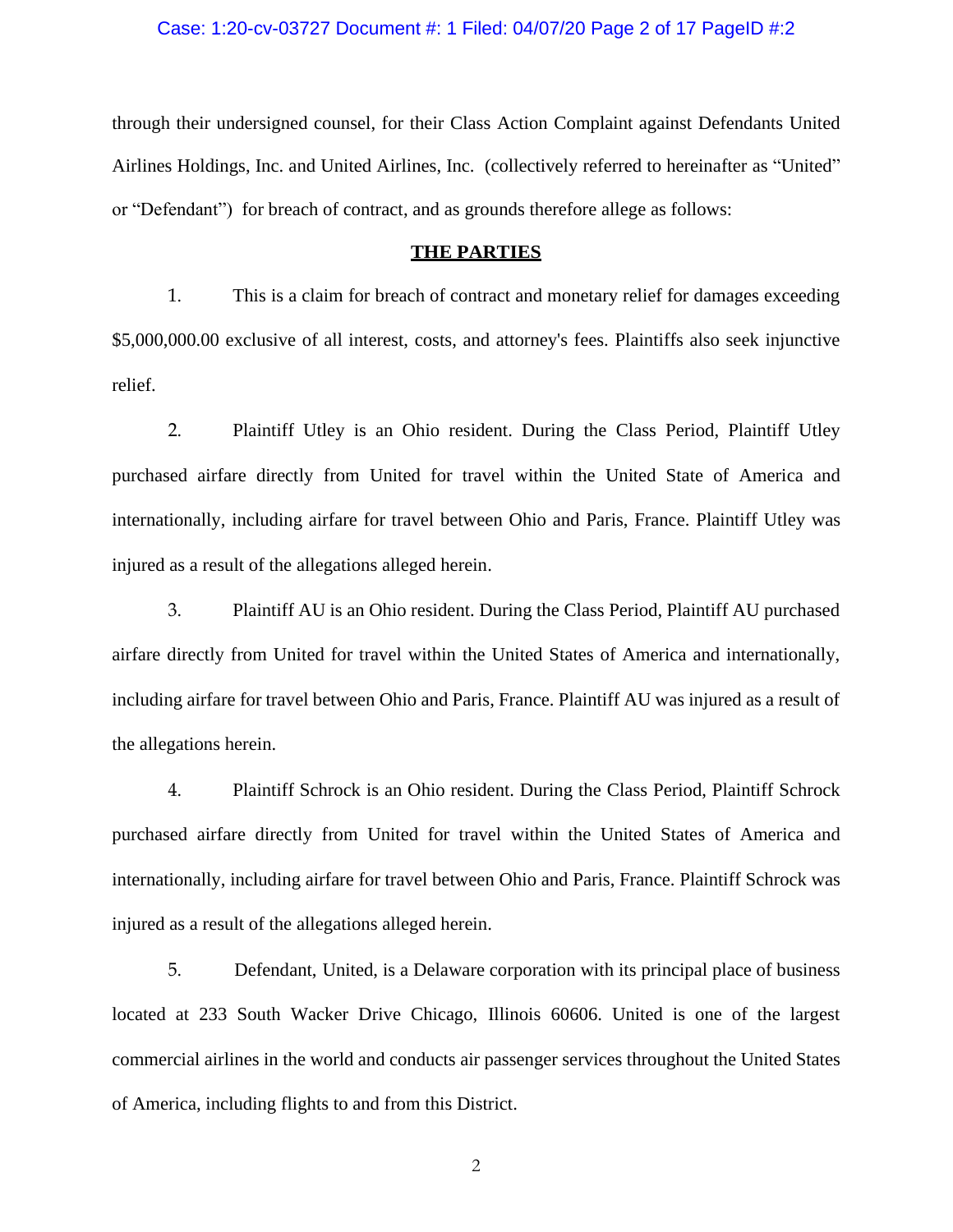## Case: 1:20-cv-03727 Document #: 1 Filed: 04/07/20 Page 3 of 17 PageID #:3

6. At all material times and during the acts alleged herein, Defendant United acted by and through its officers, agents, and employees including, and whose acts and conduct alleged herein were known to, authorized, and ratified by Defendant United.

# **JURISDICTION AND VENUE**

7. As a result of regularly conducting business, promoting and/or selling, either directly or indirectly through third parties or related entities to consumers throughout the State of Ohio, Defendant obtained the benefits of the laws of Ohio

8. This Court has subject matter jurisdiction over the claims alleged herein pursuant to 28 U.S.C. § 1332(d)(2), because there are at least 100 Class Members in the proposed Class and/or sub-classes, the combined claims of the proposed Class Members, upon information and belief, exceeds \$5,000,000.00, exclusive of interests and costs, and this is a class action in which certain of the Class Members and Defendants are citizens of different states.

9. Venue is proper in this judicial District pursuant to 28 U.S.C. § 1391, because Defendant conducts business throughout this District, and a substantial part of the events or omissions giving rise to Plaintiffs' claims took place within this District.

# **FACTUAL BACKGROUND**

10. On or about January 6, 2020 Plaintiffs Utley, AU and Schrock purchased airline tickets from United under Confirmation Number EMR4TP.

11. Plaintiffs were scheduled to depart Cleveland, Ohio on Sunday May 3, 2020 and arrive in Paris, France on May 4, 2020. In between, Plaintiffs had scheduled layover stops in Toronto, Canada.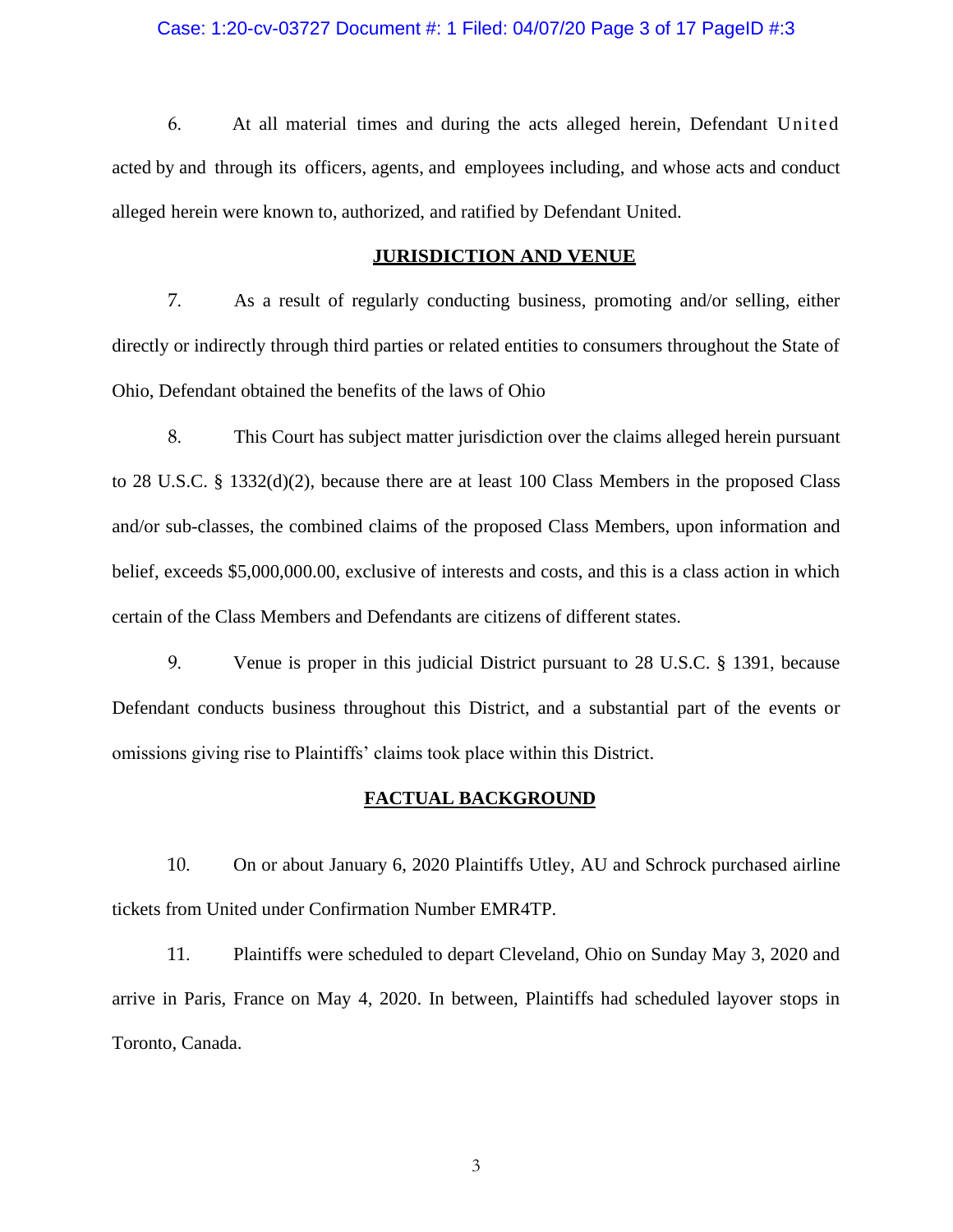## Case: 1:20-cv-03727 Document #: 1 Filed: 04/07/20 Page 4 of 17 PageID #:4

12. Plaintiffs were scheduled to return on May 16, 2020, departing from Dublin, Ireland and arriving in Cleveland, Ohio.

13. The total amount paid by Plaintiffs was \$12,343.34.

14. United has cancelled and/or effectively cancelled and/or caused Plaintiffs and Class Members to incur such significant delays regarding their contracted flights that United must provide Plaintiffs and Class Members with full and immediate refunds for the unused portion(s) of their respective flight tickets, but United refuses to offer and/or provide said full and immediate refunds.

15. COVID-19 is a world-wide pandemic.

16. On January 31, 2020, under §319 of the Public Health Service Act (42 U.S.C.247d), The Secretary of Health and Human Services ("HHS") declared a public health emergency in response to COVID-19.

17. On March 11, 2020, the World Health Organization ("WHO") announced that COVID-19 outbreak represented a pandemic.

18. On March 13, 2020 the President of the United States of America, Donald J. Trump, issued the *Proclamation on Declaring a National Emergency Concerning the Novel Coronavirus Disease (COVID-19) Outbreak ("Proclamation")*, proclaiming the COVID-19 outbreak constituted a national emergency in the United States, beginning March 1, 2020 . 1

19. Various states, including the State of Ohio have issued and implemented mandatory Stay-At-Home Orders.<sup>2</sup> They are:

 $1$  See:https://www.whitehouse.gov/presidential-actions/proclamation-declaring-national-emergency-concerningnovel-coronavirus-disease-covid-19-outbreak/

 $2$  Upon information and belief, all but nine (9) states have ordered and are currently under mandatory stay-at-home orders.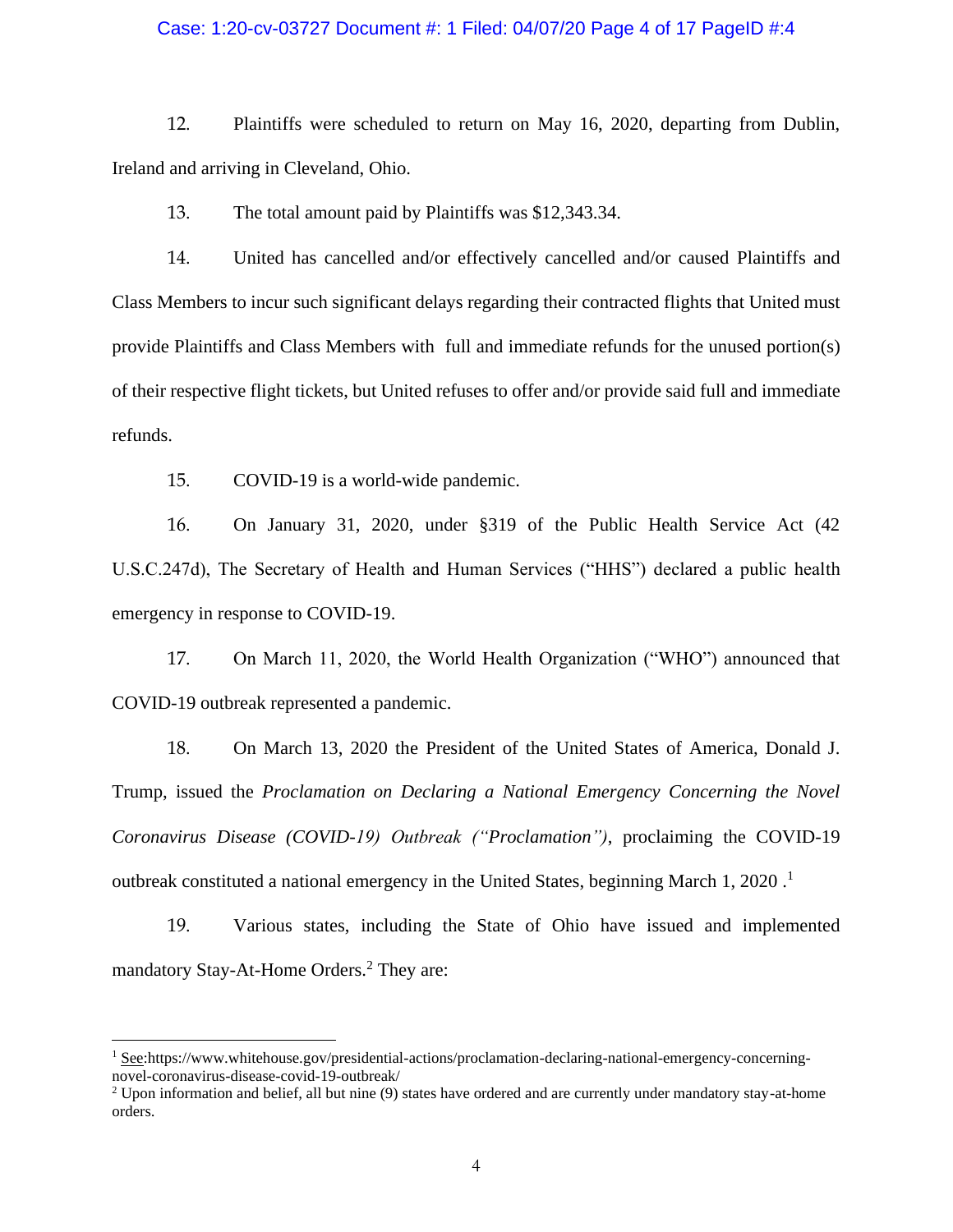- Alabama, effective April 3, 2020
- Alaska, effective March 28, 2020
- Arizona, effective March 31, 2020
- California, effective March 19, 2020
- Colorado, effective March 26, 2020
- Connecticut, effective March 23, 2020
- Delaware, effective March 24, 2020
- District of Columbia, effective March 30, 2020
- Florida, effective April 3, 2020
- Georgia, effective April 3, 2020
- Hawaii, effective March 25, 2020
- Idaho, effective March 25, 2020
- Illinois, effective March 21, 2020
- Indiana, effective March 24, 2020
- Kansas, effective March 30, 2020
- Kentucky, effective March 26, 2020
- Louisiana, effective March 23, 2020
- Maine, effective April 2, 2020
- Maryland, effective March 30, 2020
- Massachusetts, effective March 24, 2020
- Michigan, effective March 24, 2020
- Minnesota, effective March 27, 2020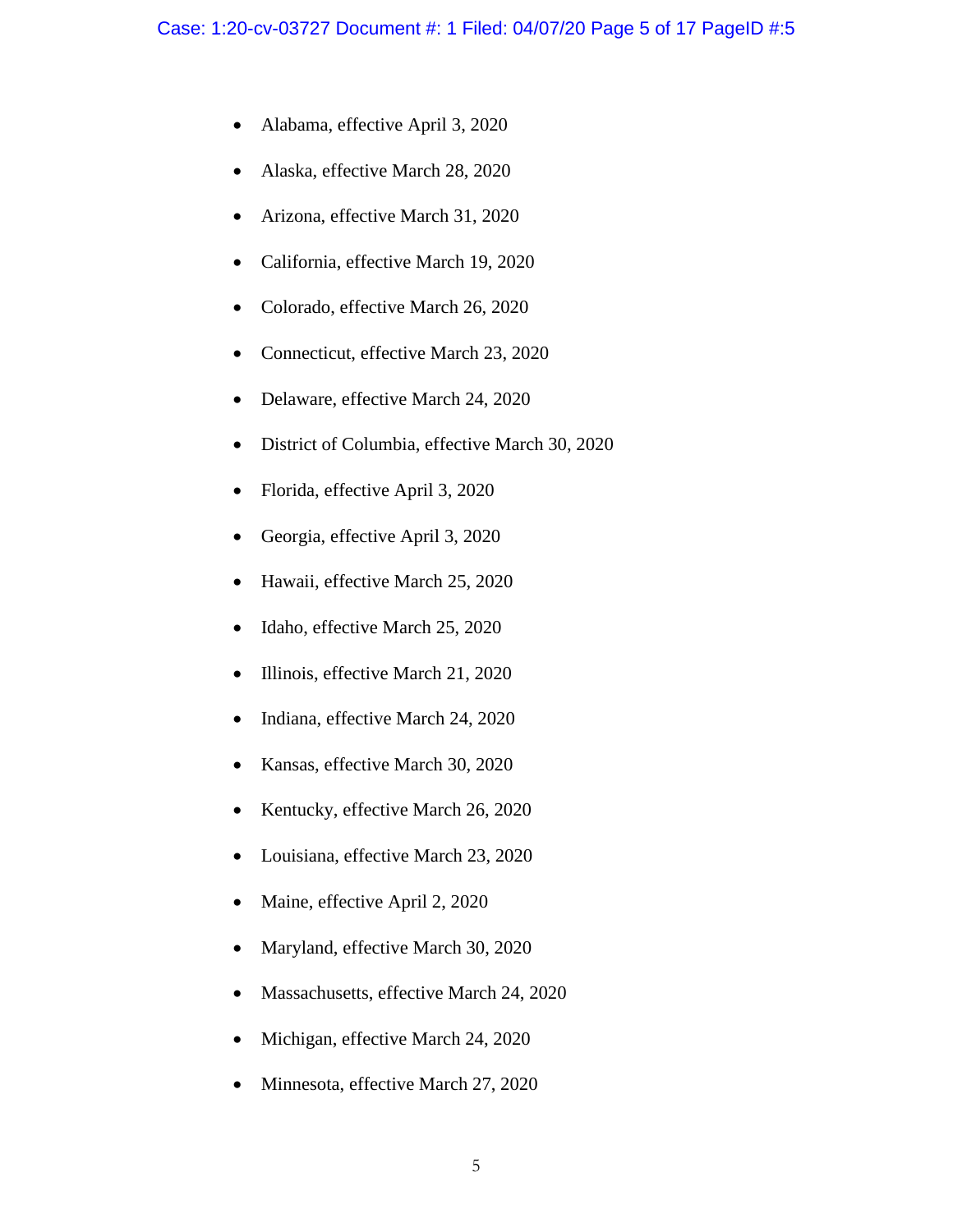- Mississippi, effective April 3, 2020
- Missouri, effective April 3, 2020
- Montana, effective March 28, 2020
- Nevada, effective April 1, 2020
- New Hampshire, effective March 27, 2020
- New Jersey, effective March 21, 2020
- New Mexico, effective March 24, 2020
- New York, effective March 22, 2020
- North Carolina, effective March 30, 2020
- Ohio, effective, March 23, 2020
- Oklahoma, effective March 24, 2020
- Oregon, effective March 23, 2020
- Pennsylvania, effective April 1, 2020
- Rhode Island, effective March 28, 2020
- Tennessee, effective April 2, 2020
- Texas, effective April 2, 2020
- Virginia, effective March 30, 2020
- Vermont, effective March 25, 2020
- Washington, effective March 23, 2020
- West Virginia, effective March 24, 2020
- Wisconsin, effective March 25, 2020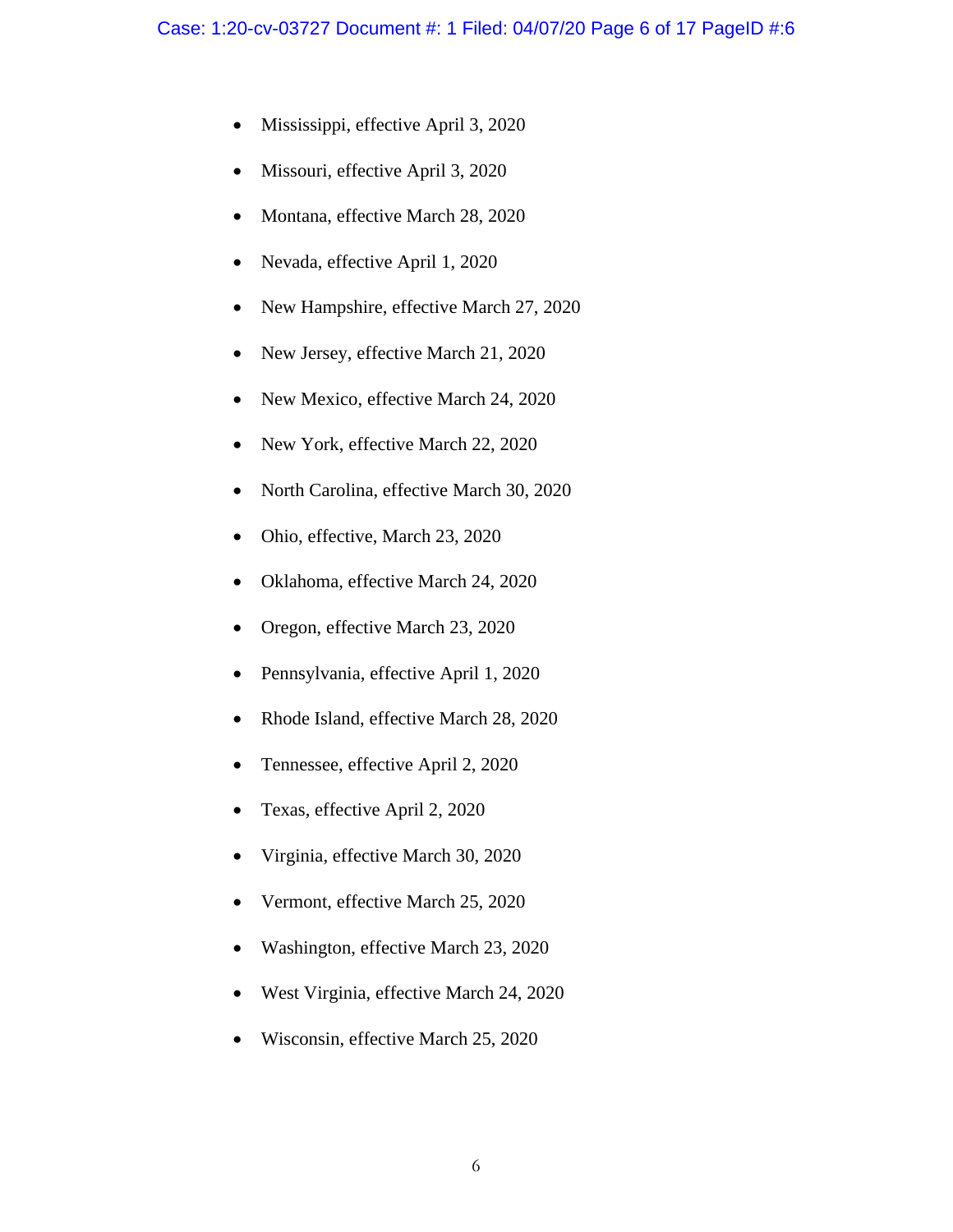# Case: 1:20-cv-03727 Document #: 1 Filed: 04/07/20 Page 7 of 17 PageID #:7

20. On March 29, 2020 President Donald J. Trump announced the extension of his Administration's social distancing guidelines until April 30, 2020.

21. On March 31, 2020 the United States Department of State issued a Global Level 4 Health Advisory to not travel.<sup>3</sup>

22. Upon information and belief, all the states listed above have only extended their respective Stay-At-Home Orders; none have been lifted.

23. On April 3, 2020, the United States Department of Transportation ("DOT") issued

an *Enforcement Notice Regarding Refunds By Carriers Given The Unprecedented Impact Of The* 

*COVID-19 Public Health Emergency On Air Travel* ("Notice") advising airlines, including United,

to issue prompt refunds to customers whose flights are/were canceled or changed significantly by

the airline during the COVID-19 crisis.<sup>4</sup> The Notice states, in part, as follows:

"*The Department is receiving an increasing number of complaints and inquiries from ticketed passengers, including many with non-refundable tickets, who describe having been denied refunds for flights that were cancelled or significantly delayed. In many of these cases, the passengers stated that the carrier informed them that they would receive vouchers or credits for future travel. But many airlines are dramatically reducing their travel schedules in the wake of the COVID-19 public health emergency. As a result, passengers are left with cancelled or significantly delayed flights and vouchers and credits for future travel that are not readily usable.*

*Carriers have a longstanding obligation to provide a prompt refund to a ticketed passenger when the carrier cancels the passenger's flight or makes a significant change in the flight schedule and the passenger chooses not to accept the alternative offered by the carrier. The longstanding obligation of carriers to provide refunds for flights that carriers cancel or significantly delay does not cease when the flight disruptions are outside the carrier's control (e.g. a result of government restrictions). The focus is not whether the flight disruptions are within or outside the carrier's control, but rather on the fact that the cancellation is through no fault of the passenger.*

<sup>3</sup> See: https://travel.state.gov/content/travel/en/traveladvisories/ea/travel-advisory-alert-global-level-4-healthadvisory-issue.html

<sup>4</sup> See Notice at:

https://www.transportation.gov/sites/dot.gov/files/202004/Enforcement%20Notice%20Final%20April%203%20202  $0_0$ .pdf.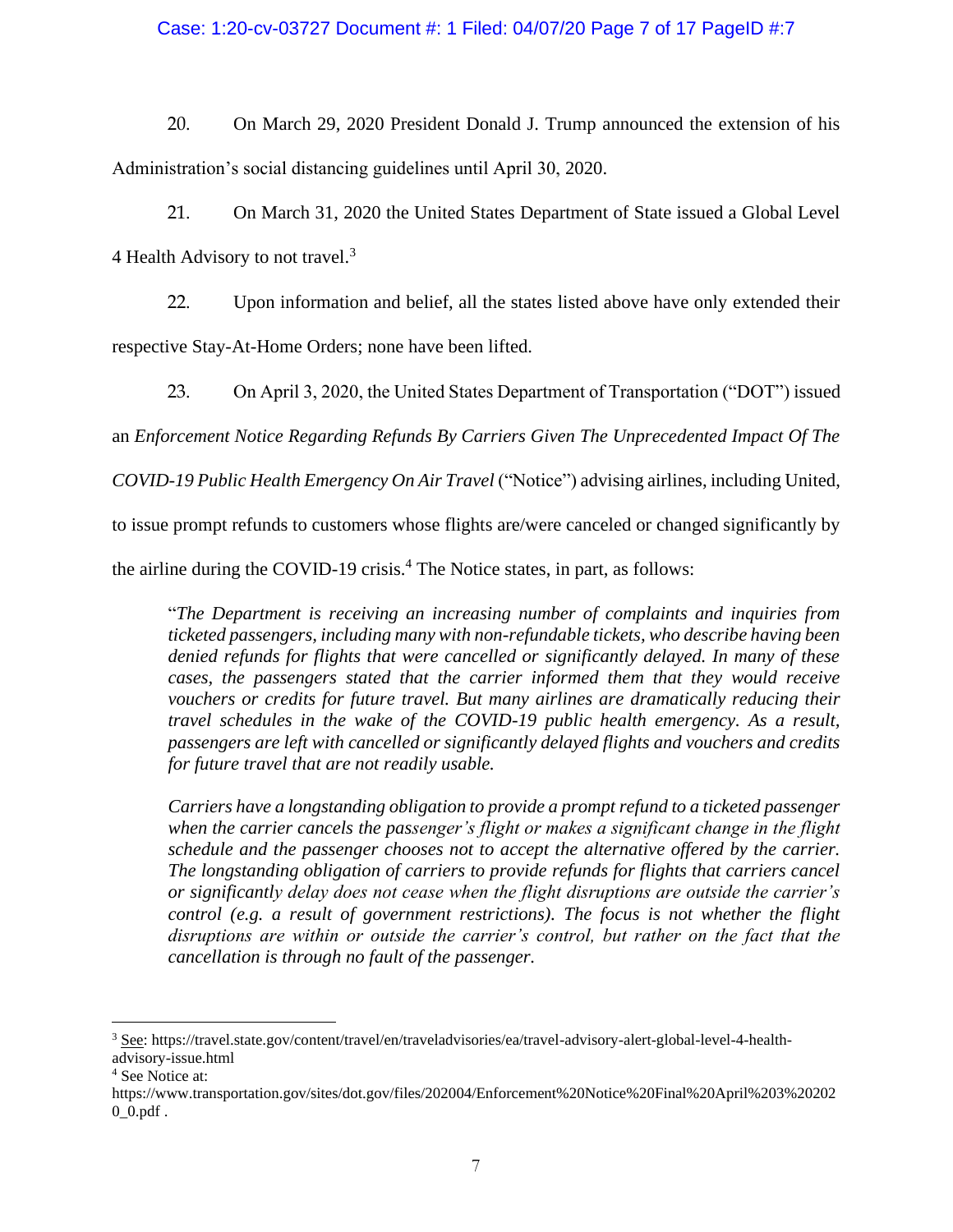24. United's Contract of Carriage<sup>5</sup> provides, in relevant part, that:

"*This Contract of Carriage is subject to applicable laws, regulations, rules, and security directives imposed by governmental agencies, including but not limited to those imposed during or as a result of a national emergency, war, civil unrest or terrorist activities. In the event of a conflict between the Rules contained herein and such government laws, regulations, rules, security directives and their corresponding effects on UA's operation, the latter shall prevail.*" 6

"*Unless specifically stated otherwise herein or where any limitation would expressly violate any applicable law, UA shall not be liable for any consequential, compensatory,*  indirect, incidental or punitive damages arising out of or in connection with the *performance of its obligations under these rules*."<sup>7</sup>

25. Any attempt by United to invoke the *Force Majeure* provision of the Contract of

Carriage and/or any similar provision that United uses, has used, or attempts to use to avoid a full and immediate refund to Plaintiffs and the Class Members directly conflicts with the DOT's Notice to promptly provide customers full refunds as a result of the COVID-19 public health emergency and, therefore, is void *ab initio* and/or otherwise unenforceable against the Plaintiffs and Class Members.

26. Plaintiffs and the Class Members have fully complied with their obligations under the Contract of Carriage, but the various national and state guidelines, laws, rules and regulations, etc. have made it impossible for the Plaintiffs and Class Members to use their airline tickets to travel to their intended destinations.

27. Moreover, the various national and state guidelines, laws, rules and regulations, etc. have frustrated Plaintiffs' and Class Members' ability to benefit from the Contract of Carriage and ability to travel, thus making domestic and/or foreign air travel impracticable.

<sup>5</sup> See United's Contract of Carriage at: https://www.united.com/ual/en/us/fly/contract-of-carriage.html#tcm:76-6593

 $6$  Contract of Carriage - Rule 3 Application of Contract at  $\P$  B.

<sup>&</sup>lt;sup>7</sup> Contract of carriage – Rule 3 Application of Contract at  $\P$  I.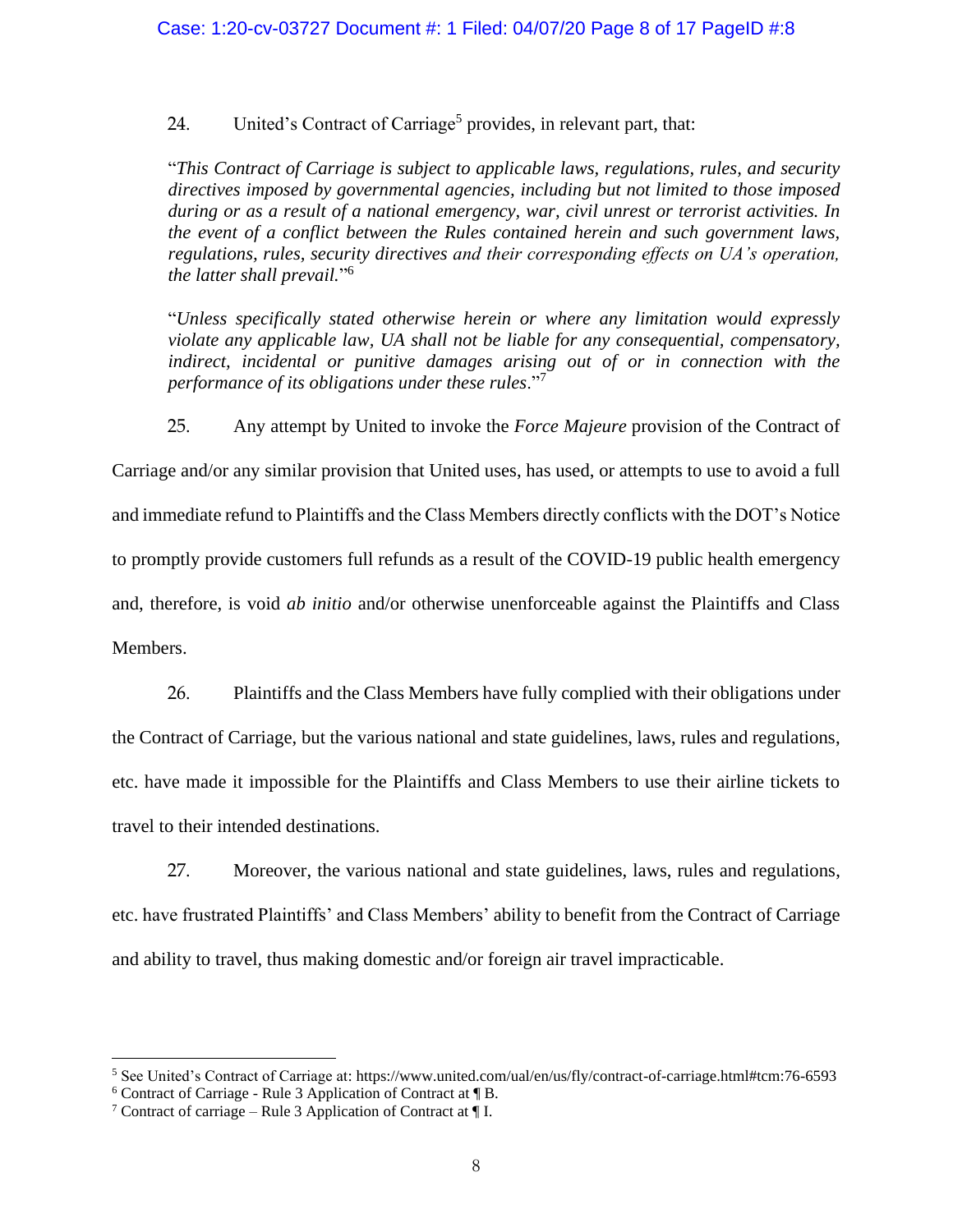## Case: 1:20-cv-03727 Document #: 1 Filed: 04/07/20 Page 9 of 17 PageID #:9

28. Moreover, United has engaged in an intentional scheme to confuse customers related to its refund policy – which so far has not resulted in the required immediate refunds,

29. Initially, Pre-Pandemic, if United changed a flight time by more than two hours, passengers were entitled to a full refund.

30. However, on March 7, 2020, the same day the WHO reported in excess of 100,000 COVID-19 cases in 94 countries, United altered its policy to require a flight time change of at least 25 hours to receive a refund.

31. Thereafter, on March 10, 2020, United instituted a policy offering refunds only if "departure or arrival time significantly changes."

32. Next, on March 14, 2020 United instituted its current policy of providing credits – not refunds – until one year passes from the original date of purchase, at which time a refund "may" be issued.

33. United is refusing and/or failing to provide required full and immediate refunds to Plaintiffs and Class Members and required under the Contract of Carriage.

# **CLASS ACTION ALLEGATIONS**

34. Plaintiffs hereby restate the allegations and averments contained in the preceding paragraphs of this Complaint, as if fully rewritten herein, and further state as follows:

35. Plaintiffs bring this action both on behalf of themselves, and as a class action pursuant to Federal Rules of Civil Procedure 23(a) and (b)(3), on behalf of the following class (the "Class"):

> "**All persons and entities who purchased airline tickets from United or its affiliates between January 1, 2020 to the present and whose flights were cancelled either voluntarily, or involuntarily by United, due to the inability to travel domestically, internationally, or both as a result of the COVID-19 pandemic, and who sought and/or are owed a refund.**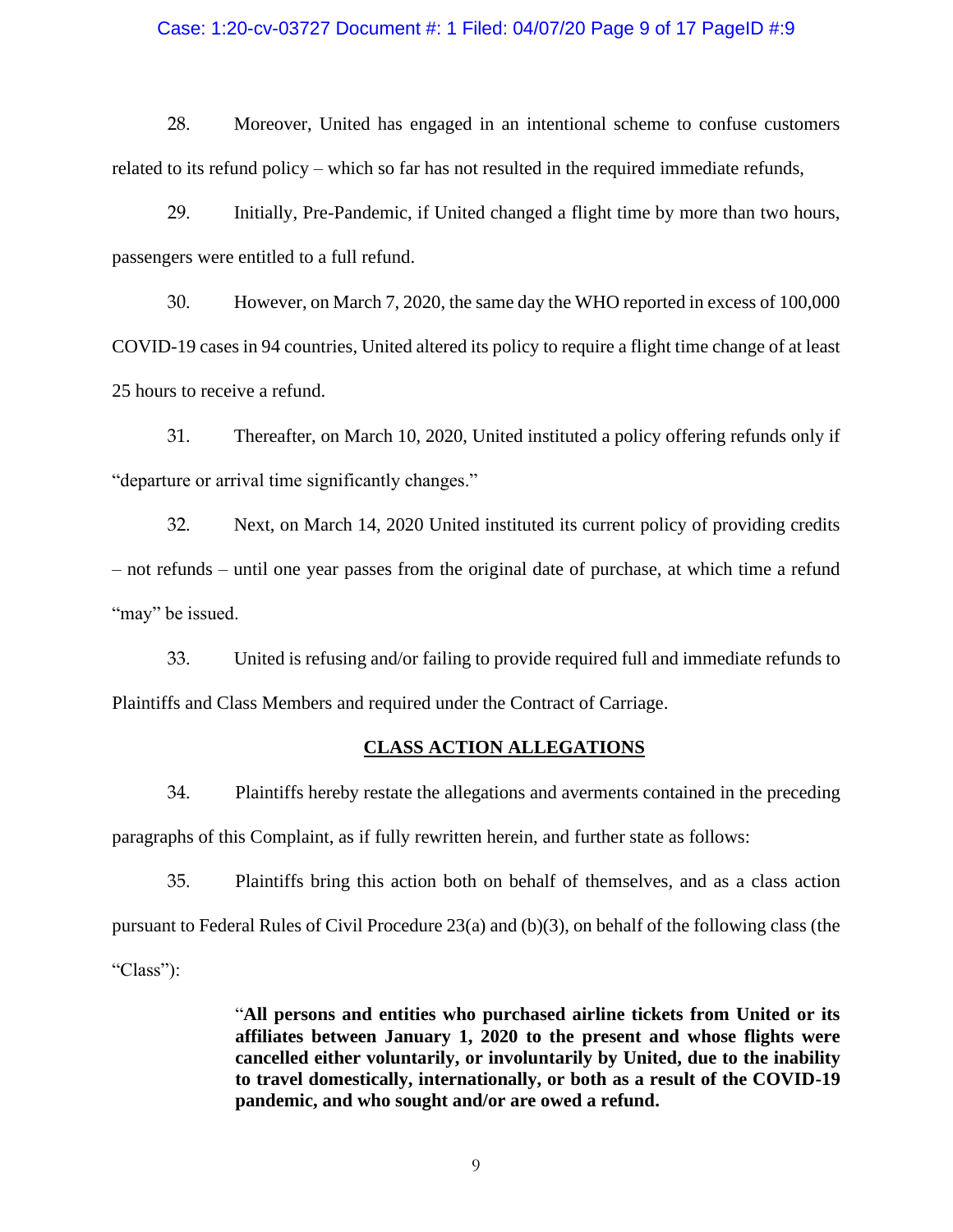### Case: 1:20-cv-03727 Document #: 1 Filed: 04/07/20 Page 10 of 17 PageID #:10

36. Excluded from the Class are United's employees, officers, directors, legal representatives, successors, and assigns; any entity in which United has a controlling interest; any Judge to whom the litigation is assigned; all members of the Judge's family; and all persons who timely and validly request exclusion from the Class. Plaintiffs reserve the right to modify the Class Definition throughout the course of this litigation to conform with the evidence and facts as they develop.

37. This action has been brought as a class action, and may properly be maintained, pursuant to Rule  $23(B)(1)$ , (2) and (3) of the Federal Rules of Civil Procedure and case law thereunder.

38. *Numerosity*: Plaintiffs do not know the exact number of the Members of the Class because such information is in the exclusive control of Defendant. Due to the nature of the trade and commerce involved, however, Plaintiffs believe that Class Members number at least in the many thousands and possibly millions and are sufficiently numerous and geographically dispersed throughout the United States of America so that joinder of all Class Members is impracticable.

39. *Typicality*: The Plaintiffs' claims are typical of the Class Members' claims. Like other Class Members, Plaintiffs are customers of United who purchased airline tickets that were either voluntarily or involuntarily cancelled by United due to the COVID-19 pandemic National Health Crisis. United treated Plaintiffs consistently with other Class Members with regard to the wrongful and illegal policy of refusing an immediate refund. United's imprudent, unfair, wrongful, illegal and unjustified bad faith decisions affected all Plaintiffs and Class Members similarly.

40. *Adequacy*: Plaintiffs will fairly and adequately protect the interests of the Class.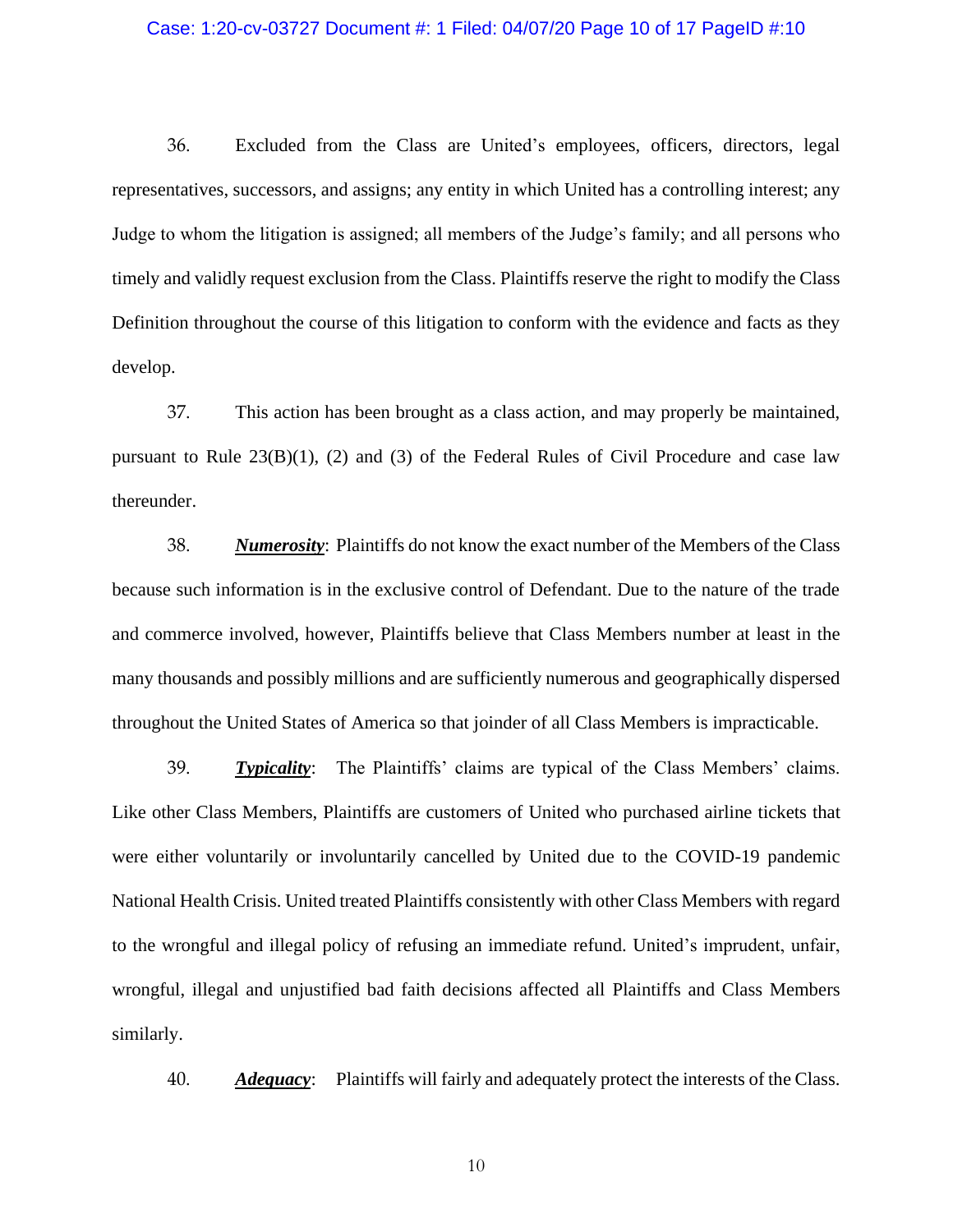## Case: 1:20-cv-03727 Document #: 1 Filed: 04/07/20 Page 11 of 17 PageID #:11

Plaintiffs' interests are aligned with the Class that they seek to represent, and Plaintiffs have retained counsel experienced in complex class action litigation and who has previously been appointed lead and/or co-lead class action counsel in several previous class action matters. Plaintiffs do not have any conflicts of interest with any Class Members that would impair or impede their ability to fully and adequately represent such Class Members.

41. *Commonality*: Common questions of law and fact exist as to all Class Members and predominate over any questions solely affecting individual Class Members, including but not limited to:

- a. Whether United owes Plaintiffs and the Class Members a full and immediate refund;
- b. Whether United failed to comply with DOT regulations and guidelines related to COVID-19, as it voluntarily expressed that it would in the Contract of Carriage;
- c. Whether United breached its contract with Plaintiffs and the Class Members;
- d. Whether United breached the implied duty of good faith and fair dealing, thus damaging Plaintiffs and Class Members;
- e. Whether, and to what extent, the conduct of Defendant caused injury to Plaintiffs and Members of the Class, and, if so, the appropriate measure of damages.
- f. Whether Plaintiffs and Class Members are entitled to injunctive and/or equitable relief as a result of Defendants' wrongful conduct;
- g. The proper form of equitable and injunctive relief;

42. Class certification is appropriate under Ohio Civ. R. Proc. 23(b)(1)(A) because prosecuting separate actions against Defendant would create a risk of inconsistent or varying adjudications with respect to individual Class Members that would establish incompatible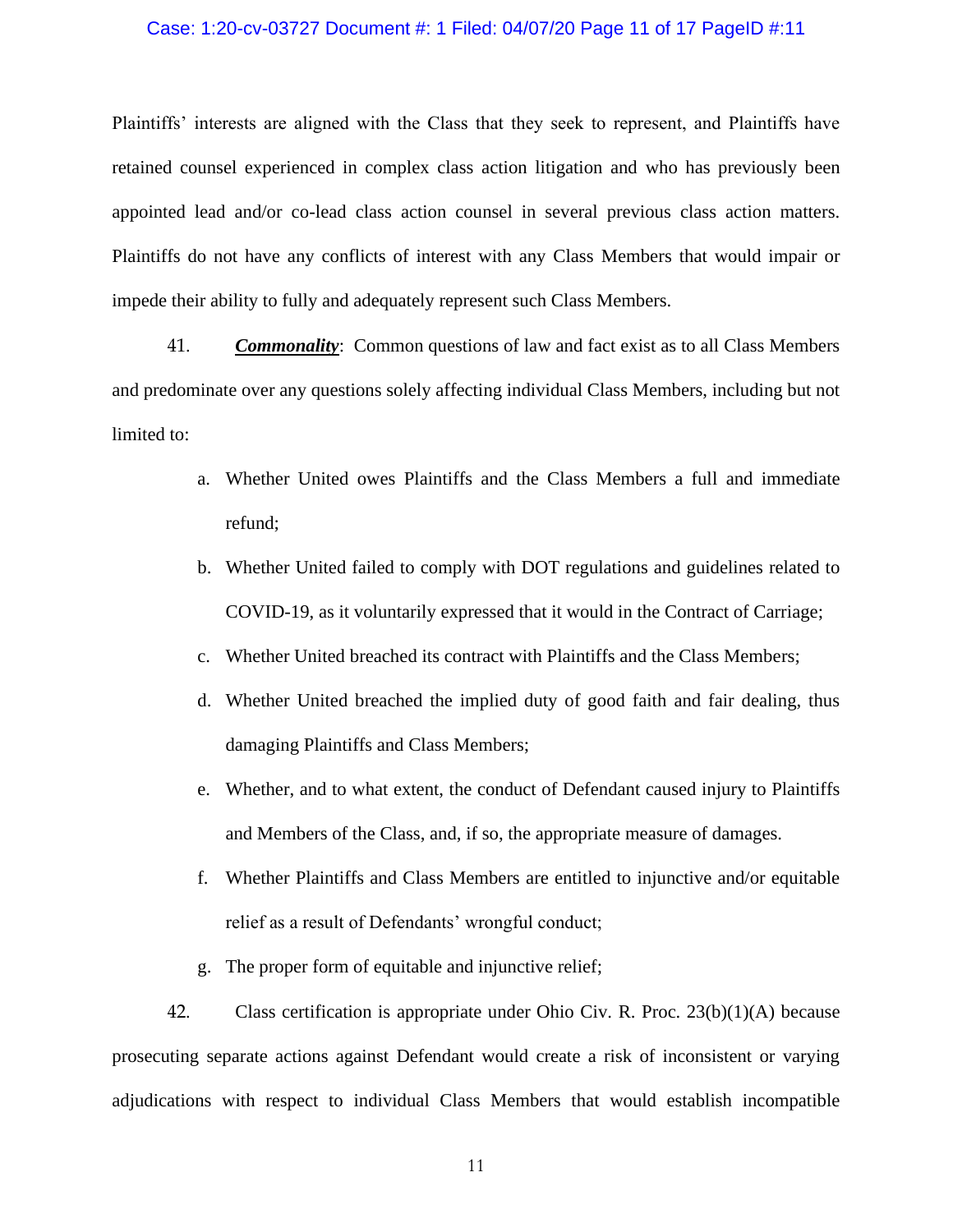### Case: 1:20-cv-03727 Document #: 1 Filed: 04/07/20 Page 12 of 17 PageID #:12

standards of conduct for Defendant.

43. Class certification is also appropriate under Ohio Civ. R. Proc. 23(b)(1)(B) because adjudications with respect to individual Class Members, as a practical matter, would be dispositive of the interests of the other persons not parties to the individual adjudications or would substantially impair or impeded their ability to protect their interests.

44. Class certification is also appropriate under Ohio Civ. R. Proc. 23(b)(2), because separate and distinct from the damages caused by Defendants' wrongful conduct, final injunctive and declaratory class-wide relief is also appropriate because Defendants have acted or refused to act on grounds generally applicable to the Class.

45. Class certification is also appropriate under Ohio Civ. R. Proc. 23(b)(3) because questions of law and fact common to the Class predominate over any questions affecting only individual Class Members, and because a class action is superior to other available methods for the fair and efficient adjudication of this litigation. Defendant's conduct as described in this Complaint applies uniformly to all Members of the Class. Class Members do not have an interest in pursuing separate actions against Defendant, as the amount of each Class Members' individual claim is relatively small compared to the expense and burden of individual prosecution, and Plaintiffs are unaware of any similar claims brought against Defendants by any Class Members on an individual basis. Class certification also will obviate the need for unduly duplicative litigation that might result in inconsistent judgments concerning Defendants' practices. Moreover, management of this action as a class action will not present any likely difficulties. In the interest of justice and judicial efficiency, it would be desirable to concentrate the litigation of all Class Members' claims in a single forum.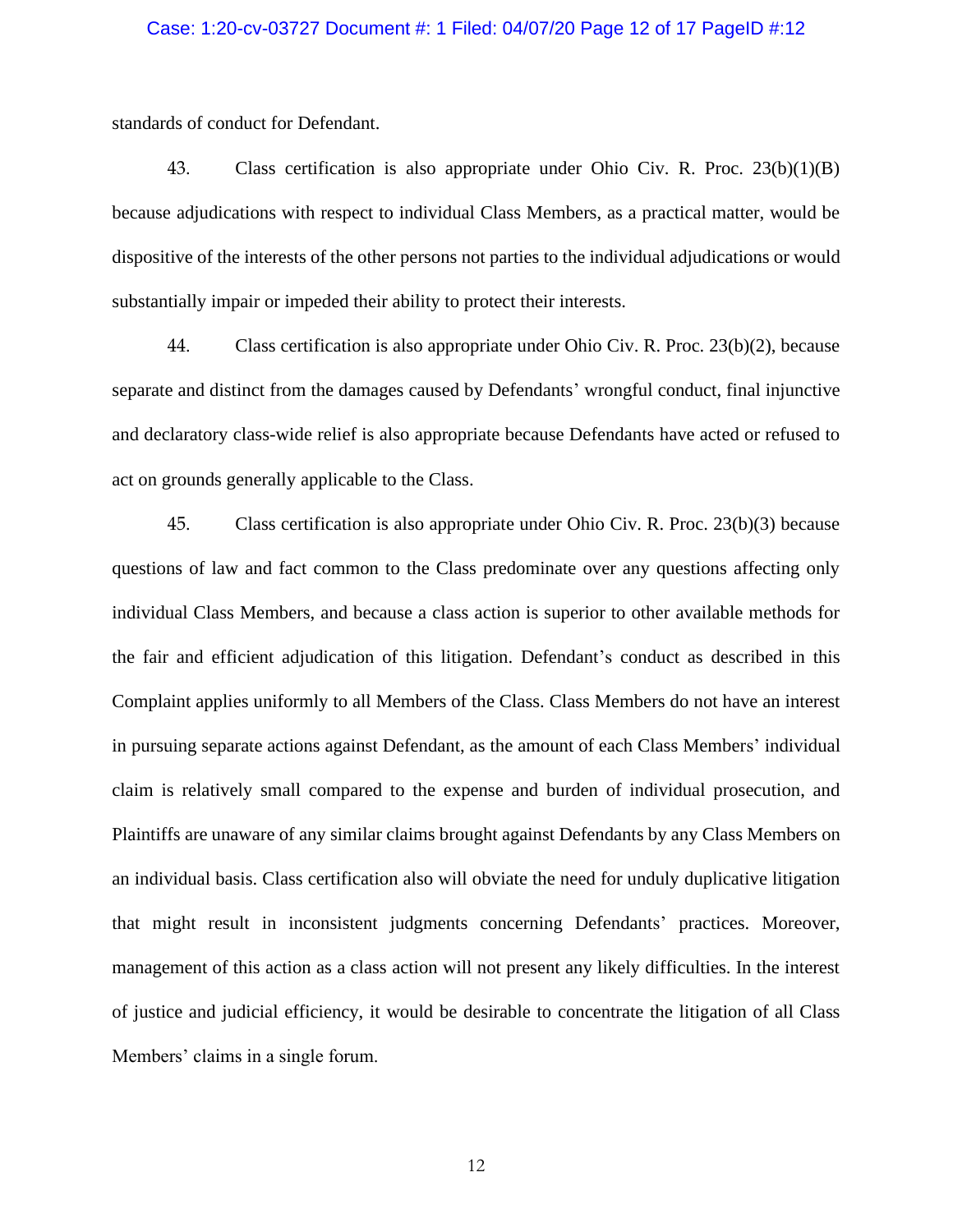### Case: 1:20-cv-03727 Document #: 1 Filed: 04/07/20 Page 13 of 17 PageID #:13

46. Further, and in the alternative, Fed. R. Civ. Proc. 23(c)(4) permits an action to be maintained as a class action with respect to only particular issues, and the common questions of law and fact set forth above raise issues which are appropriate for class treatment pursuant to Fed. R. Civ. Proc. 23(c)(4).

# **COUNT ONE COMMON LAW BREACH OF CONTRACT**

47. Plaintiffs hereby restate the allegations and averments contained in the preceding paragraphs of this Complaint, as if fully rewritten herein, and further states as follows:

48. Plaintiffs and Class Members, and United, entered into a Contract of Carriage for air travel.

49. United has an affirmative obligation and duty to perform its contractual obligations.

50. Plaintiffs and Class Members complied with all terms and conditions precedent under the terms and conditions of the subject contract and, therefore, were and are entitled to all benefits contracted for under the terms and conditions of the contract.

51. By no fault of their own, Plaintiffs and the Class Members cannot use the airline tickets purchased by them from United, due to the various federal and state governmental laws, guidelines, rules and regulations, etc., thus resulting in both forced cancellations by United and/or voluntary cancellations by Plaintiffs and the Class Members whose travel became impossible, impracticable and/or otherwise frustrated.

52. Plaintiffs and the Class Members have lost the benefit of their bargain.

53. On April 3, 2020 the DOT issued its Notice to all airlines, including United, wherein it advised that Plaintiffs and Class Members subject to travel cancellations or significantly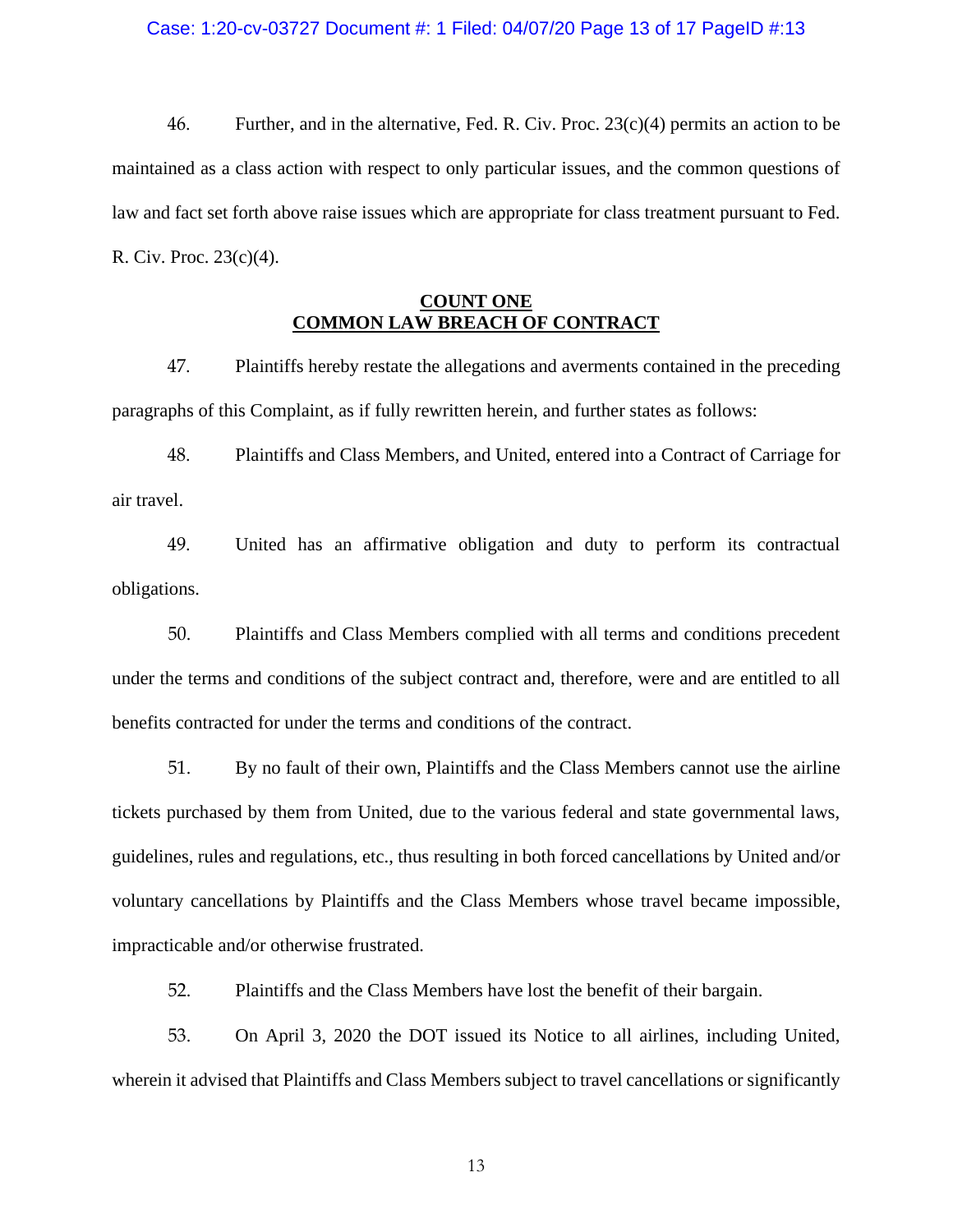## Case: 1:20-cv-03727 Document #: 1 Filed: 04/07/20 Page 14 of 17 PageID #:14

delayed flights must promptly be provided full refunds by United; and that credits and/or vouchers that United was providing and/or attempting to provide Plaintiffs and Class Members in lieu of a full and prompt refund violated carriers' "longstanding obligations to provide prompt refund to a ticketed passenger when the carrier cancels the passenger's flight or makes a significant change in the flight schedule and the passenger chooses not to accept the alternative offered by the carrier."

54. Plaintiffs and Class Members have chosen not to accept United's alternative offerings and demand a full and immediate refund of their ticket costs.

55. The United Contract of Carriage specifically provides that:

"*This Contract of Carriage is subject to applicable laws, regulations, rules, and security directives imposed by governmental agencies, including but not limited to those imposed during or as a result of a national emergency, war, civil unrest or terrorist activities. In the event of a conflict between the Rules contained herein and such government laws, regulations, rules, security directives and their corresponding effects on UA's operation, the latter shall prevail.*" 8

56. United's contractual language providing that governmental laws, regulations, rules, etc. that conflict with its own Rules, "*shall prevail*," is a self-imposed undertaking by United grounded solely in the terms of the Contract of Carriage, which United is failing to comply with regarding the provision of full and immediate refunds related to the COVID-19 national public health emergency.

57. United has refused and/or failed to fully and immediately refund and/or offer immediate refunds to Plaintiffs and Class Members in accordance with both its Contract of Carriage and the DOT Notice, which expressly prevails over the terms and conditions set forth in United's Contract of Carriage, and which United is contractually obligated to comply with.

58. In addition, United has violated the implied duty of good faith and fair dealing.

<sup>8</sup> Contract of Carriage - Rule 3 Application of Contract at ¶ B.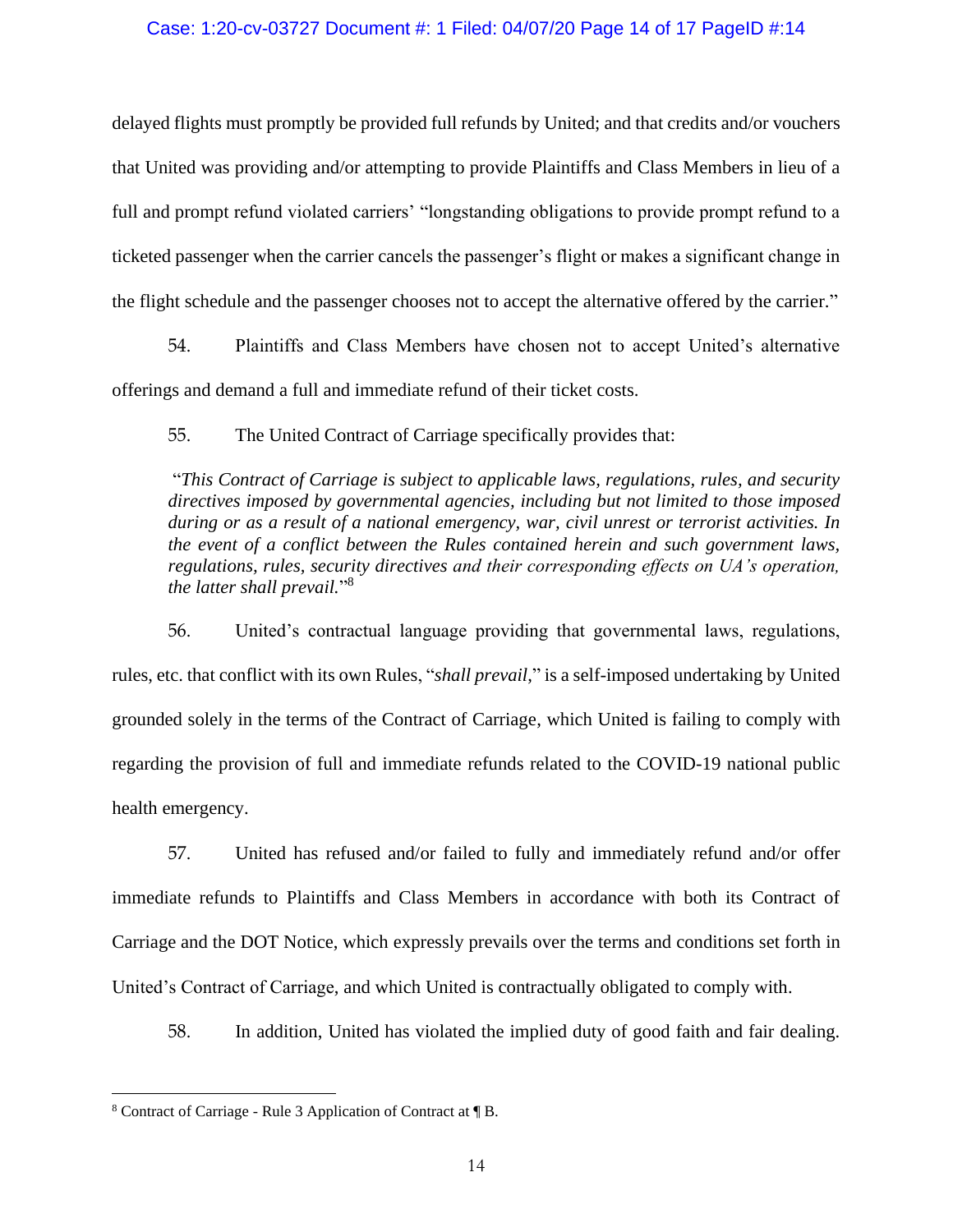### Case: 1:20-cv-03727 Document #: 1 Filed: 04/07/20 Page 15 of 17 PageID #:15

Nonetheless, even absent the application of the implied covenant of good faith and fair dealing, United still violated the express terms of the Contract of Carriage.

59. Plaintiffs' and Class Members' breach of contract claim as asserted herein does not undermine the purpose of the Airline Deregulation Act ("ADA") to promote competition in the airline industry and, therefore, is not preempted.

60. As a direct and proximate cause of said breach, Plaintiffs and Class Members have incurred monetary and other damages in excess of Five-Million Dollars (\$5,000,000.00), subject to escalation and to be more fully ascertained at trial.

# **COUNT TWO (INJUNCTIVE RELIEF)**

61. Plaintiffs incorporate by reference all of the foregoing allegations as if fully rewritten herein.

62. At the time of filing of Plaintiffs' Complaint, United is still misrepresenting and/or failing to disclose to its customers the true and accurate refund policy and requirement that full and immediate refunds must be offered and/or administered to Plaintiffs and Class Members.

63. Plaintiffs and the putative Class Members do not have a plain, speedy, and adequate remedy at law to stop or correct United's unlawful conduct.

64. United has acted or refused to act on grounds that apply generally to the Plaintiffs and the Class Members, as outlined in this herein Complaint, so that final injunctive relief or corresponding declaratory relief is appropriate respecting the class as a whole.

65. Accordingly, separate and apart from any damages awarded to Plaintiffs and the Class Members as a result of United's unlawful conduct, Plaintiffs seek an order requiring United to: (1) disclose the true refund policy related to COVID-19 that is consistent with the DOT Notice; (2) provide its customers with an offer of and/or full and immediate refund for the unused portion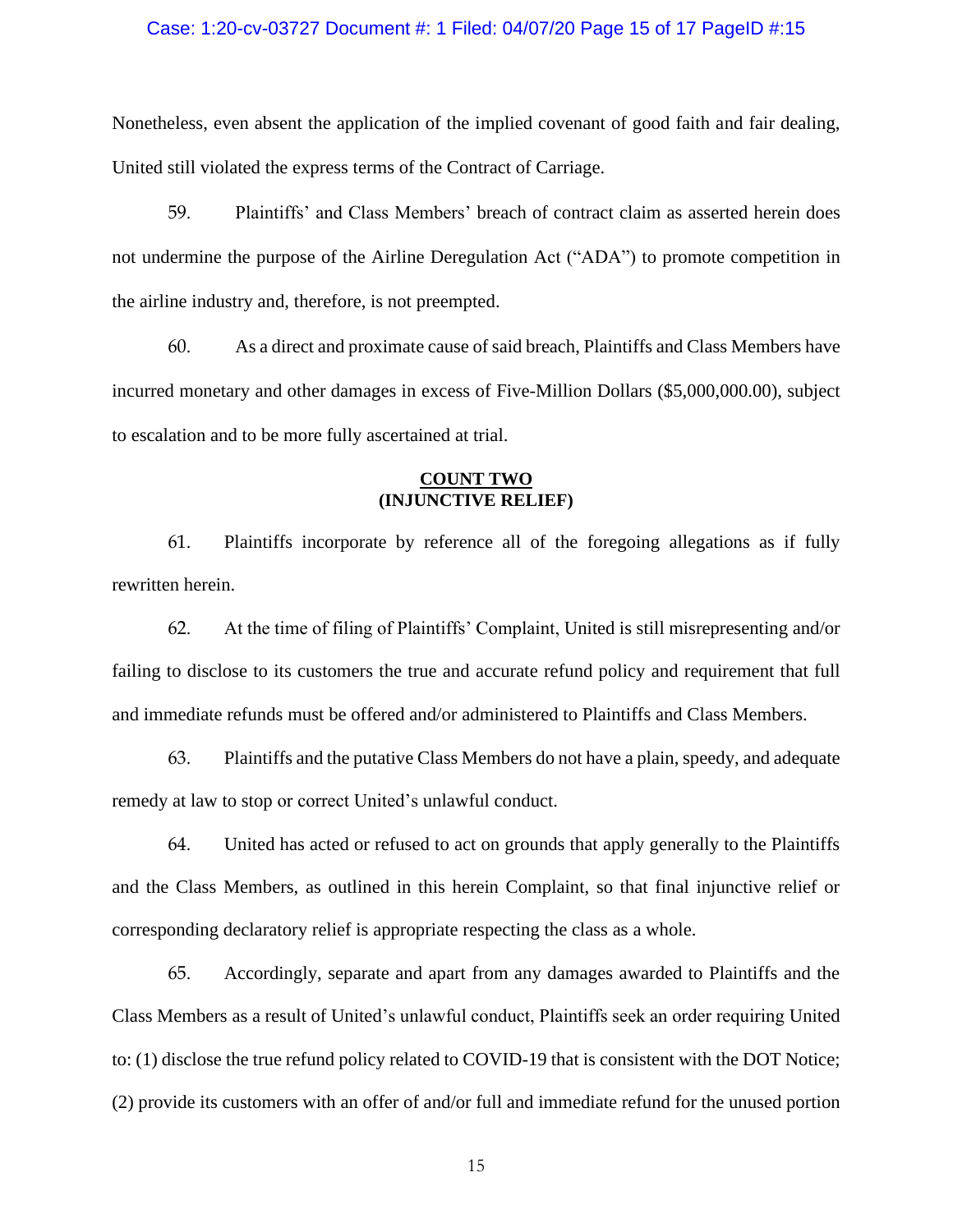# Case: 1:20-cv-03727 Document #: 1 Filed: 04/07/20 Page 16 of 17 PageID #:16

of their airline tickets within the Class Period; (3) agree to pay all United Customers who had their flights cancelled, had to voluntarily cancel their flights, or had significant delays in their flight plans resulting in involuntary and/or voluntary cancellation an immediate and full refund of the costs of Plaintiffs' and Class Members' airline tickets within the Class Period.

**WHEREFORE,** Plaintiffs respectfully requests of this Court the following relief, on

behalf of themselves and all others similarly situated:

a. An Order certifying the proposed Class herein pursuant to Rule  $23(B)(1)$ , (2), and  $(3)$  or, alternatively,  $23(c)(4)$  of the Federal Rules of Civil Procedure and appointing Plaintiffs and their counsel of record to represent the Class;

b. An Order awarding Plaintiffs and Class Members damages resulting from Defendant's wrongful conduct;

c. Restitution and reimbursement of all moneys paid by Plaintiffs and Class Members because of Defendant's wrongful conduct;

d. An Order of Declaratory and injunctive relief pursuant to Fed. R. Civ Proc.  $23(b)(2);$ 

e. An award of any additional, compensatory, consequential, and incidental damages and costs suffered by Plaintiffs and Class Members because of Defendants' wrongful conduct;

f. Pre-judgment and post-judgment interest;

g. Plaintiff's costs of suit, including, without limitation, their attorney's fees, expert fees, and actual incurred and costs; and

h. Such other further relief, at law or in equity, as the Court deems just and proper.

# **JURY DEMAND**

Pursuant to Federal Civil Rule 38, Plaintiff requests a jury trial of all issues alleged herein.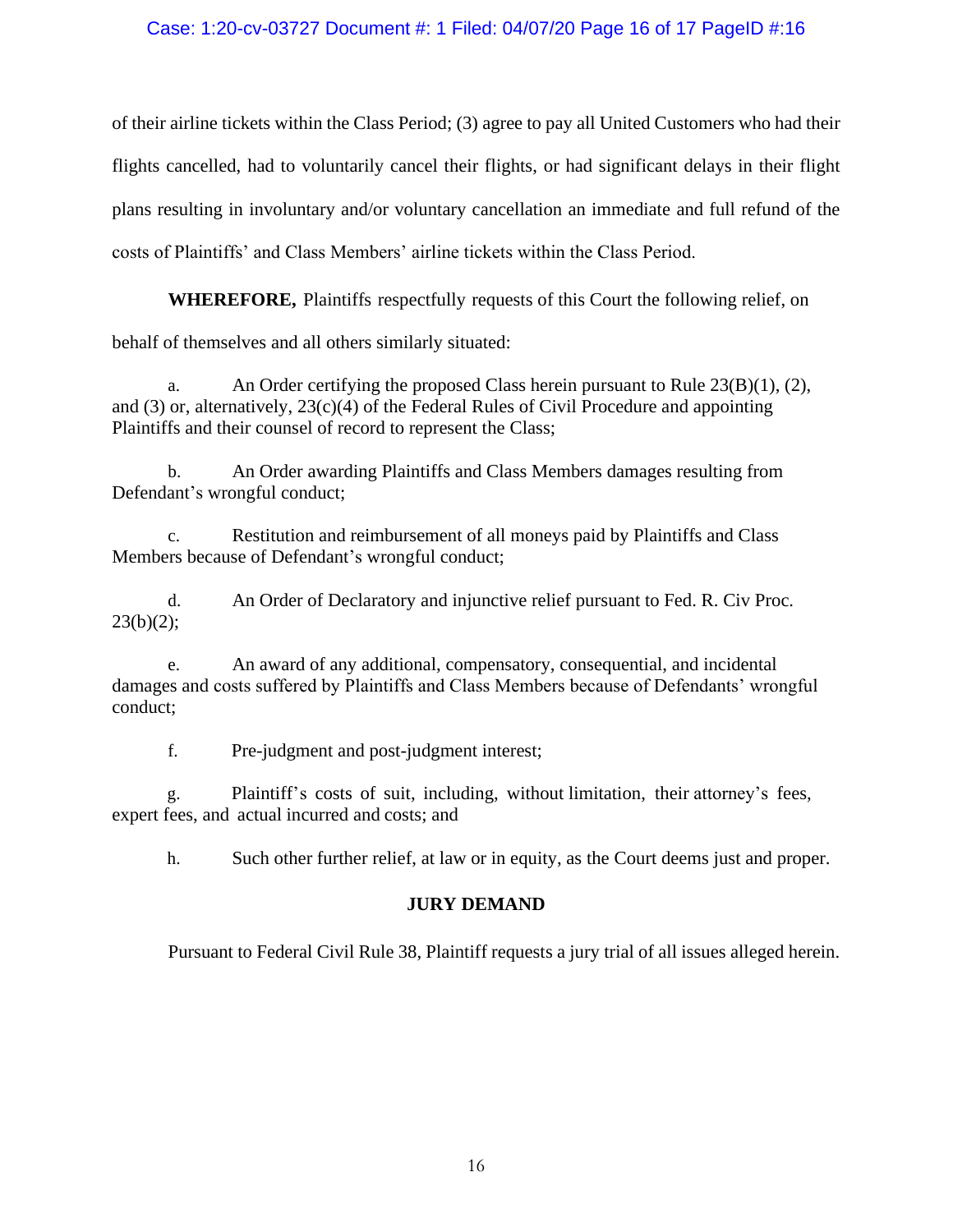Respectfully submitted,

/s/ Thomas J. Connick Thomas J. Connick (0070527) CONNICK LAW, LLC 25550 Chagrin Blvd., Suite 101 Beachwood, OH 44122 PH: 216-364-0512 | FX: 216-609-3446 Email: [tconnick@connicklawllc.com](mailto:tconnick@connicklawllc.com)

*Attorney for Plaintiffs*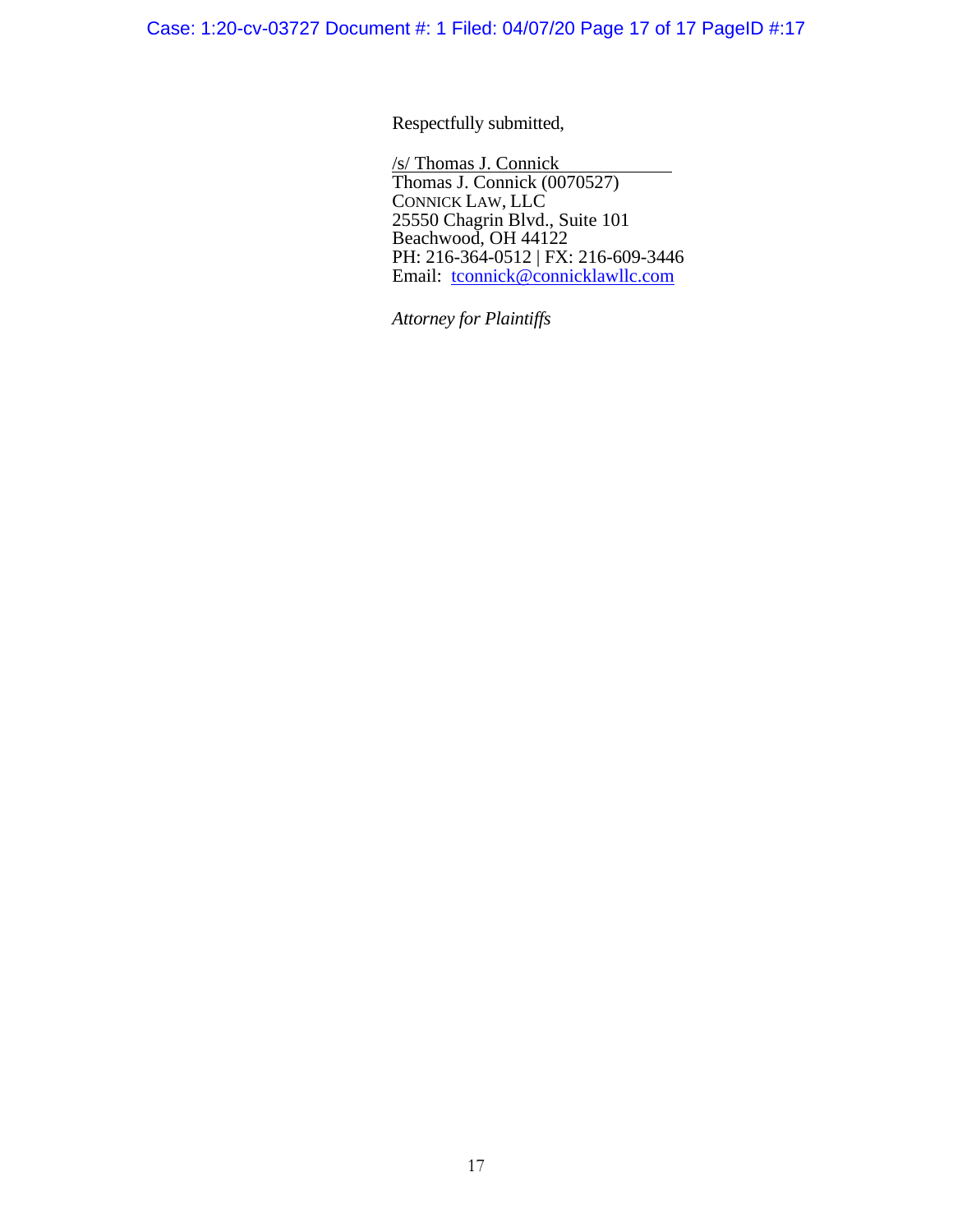# JS 44 (Rev. 09/19) **CIVIL COVER SHEET** Case: 1:20-cv-03727 Document #: 1-1 Filed: 04/07/20 Page 1 of 3 PageID #:18

The JS 44 civil cover sheet and the information contained herein neither replace nor supplement the filing and service of pleadings or other papers as required by law, except as provided by local rules of court. This form,

| I. (a) PLAINTIFFS                                                                                                                                                                                                                                                                                                                                                                                                                                                                                                                                                                                                                                         |                                                                                                                                                                                                                                                                                                                                                                                                                                                                                                                                                                                                                                                         |                                                                                                                                                                                                                                                                                                                                                                                                                                                                                                                                                                                                                                                                                                                     |                                                                                                                                                             | <b>DEFENDANTS</b>                                                                                                                                                                                                                                                                                                                                                                                      |                                                                                                                                                                                                                                                                                                                                                                                                                                                                                                        |                                                                                                                                                                                                                                                                                                                                                                                                                                                                                                                                                                                                                                                                                                                                                            |
|-----------------------------------------------------------------------------------------------------------------------------------------------------------------------------------------------------------------------------------------------------------------------------------------------------------------------------------------------------------------------------------------------------------------------------------------------------------------------------------------------------------------------------------------------------------------------------------------------------------------------------------------------------------|---------------------------------------------------------------------------------------------------------------------------------------------------------------------------------------------------------------------------------------------------------------------------------------------------------------------------------------------------------------------------------------------------------------------------------------------------------------------------------------------------------------------------------------------------------------------------------------------------------------------------------------------------------|---------------------------------------------------------------------------------------------------------------------------------------------------------------------------------------------------------------------------------------------------------------------------------------------------------------------------------------------------------------------------------------------------------------------------------------------------------------------------------------------------------------------------------------------------------------------------------------------------------------------------------------------------------------------------------------------------------------------|-------------------------------------------------------------------------------------------------------------------------------------------------------------|--------------------------------------------------------------------------------------------------------------------------------------------------------------------------------------------------------------------------------------------------------------------------------------------------------------------------------------------------------------------------------------------------------|--------------------------------------------------------------------------------------------------------------------------------------------------------------------------------------------------------------------------------------------------------------------------------------------------------------------------------------------------------------------------------------------------------------------------------------------------------------------------------------------------------|------------------------------------------------------------------------------------------------------------------------------------------------------------------------------------------------------------------------------------------------------------------------------------------------------------------------------------------------------------------------------------------------------------------------------------------------------------------------------------------------------------------------------------------------------------------------------------------------------------------------------------------------------------------------------------------------------------------------------------------------------------|
| Pamela Utley, et al.                                                                                                                                                                                                                                                                                                                                                                                                                                                                                                                                                                                                                                      |                                                                                                                                                                                                                                                                                                                                                                                                                                                                                                                                                                                                                                                         |                                                                                                                                                                                                                                                                                                                                                                                                                                                                                                                                                                                                                                                                                                                     |                                                                                                                                                             |                                                                                                                                                                                                                                                                                                                                                                                                        | United Airlines Holdings, Inc., and United Airlines, Inc.                                                                                                                                                                                                                                                                                                                                                                                                                                              |                                                                                                                                                                                                                                                                                                                                                                                                                                                                                                                                                                                                                                                                                                                                                            |
| <b>(b)</b> County of Residence of First Listed Plaintiff<br>Medina, Ohio<br>(EXCEPT IN U.S. PLAINTIFF CASES)                                                                                                                                                                                                                                                                                                                                                                                                                                                                                                                                              |                                                                                                                                                                                                                                                                                                                                                                                                                                                                                                                                                                                                                                                         |                                                                                                                                                                                                                                                                                                                                                                                                                                                                                                                                                                                                                                                                                                                     |                                                                                                                                                             | County of Residence of First Listed Defendant<br>(IN U.S. PLAINTIFF CASES ONLY)<br>IN LAND CONDEMNATION CASES, USE THE LOCATION OF THE TRACT OF LAND INVOLVED.<br>NOTE:                                                                                                                                                                                                                                |                                                                                                                                                                                                                                                                                                                                                                                                                                                                                                        | <b>Cook County</b>                                                                                                                                                                                                                                                                                                                                                                                                                                                                                                                                                                                                                                                                                                                                         |
| (c) Attorneys (Firm Name, Address, and Telephone Number)<br>Thomas J. Connick, Esq. (0070527)<br>Connick Law LLC 216-364-0512<br>25550 Chagrin Blvd Suite 101 Beachwood OH 44122                                                                                                                                                                                                                                                                                                                                                                                                                                                                          |                                                                                                                                                                                                                                                                                                                                                                                                                                                                                                                                                                                                                                                         |                                                                                                                                                                                                                                                                                                                                                                                                                                                                                                                                                                                                                                                                                                                     |                                                                                                                                                             | Attorneys (If Known)                                                                                                                                                                                                                                                                                                                                                                                   |                                                                                                                                                                                                                                                                                                                                                                                                                                                                                                        |                                                                                                                                                                                                                                                                                                                                                                                                                                                                                                                                                                                                                                                                                                                                                            |
| <b>II. BASIS OF JURISDICTION</b> (Place an "X" in One Box Only)                                                                                                                                                                                                                                                                                                                                                                                                                                                                                                                                                                                           |                                                                                                                                                                                                                                                                                                                                                                                                                                                                                                                                                                                                                                                         |                                                                                                                                                                                                                                                                                                                                                                                                                                                                                                                                                                                                                                                                                                                     |                                                                                                                                                             |                                                                                                                                                                                                                                                                                                                                                                                                        |                                                                                                                                                                                                                                                                                                                                                                                                                                                                                                        | <b>III. CITIZENSHIP OF PRINCIPAL PARTIES</b> (Place an "X" in One Box for Plaintiff                                                                                                                                                                                                                                                                                                                                                                                                                                                                                                                                                                                                                                                                        |
| $\Box$ 1 U.S. Government<br><b>1</b> 3 Federal Question<br>Plaintiff<br>(U.S. Government Not a Party)                                                                                                                                                                                                                                                                                                                                                                                                                                                                                                                                                     |                                                                                                                                                                                                                                                                                                                                                                                                                                                                                                                                                                                                                                                         |                                                                                                                                                                                                                                                                                                                                                                                                                                                                                                                                                                                                                                                                                                                     |                                                                                                                                                             | (For Diversity Cases Only)<br>Citizen of This State                                                                                                                                                                                                                                                                                                                                                    | <b>DEF</b><br>PTF<br>$\propto$ 1<br>$\Box$ 1<br>Incorporated or Principal Place<br>of Business In This State                                                                                                                                                                                                                                                                                                                                                                                           | and One Box for Defendant)<br><b>DEF</b><br>PTF<br>$\Box$ 4<br>$\Box$ 4                                                                                                                                                                                                                                                                                                                                                                                                                                                                                                                                                                                                                                                                                    |
| $\Box$ 2 U.S. Government<br>$\mathbf{X}$ 4 Diversity<br>(Indicate Citizenship of Parties in Item III)<br>Defendant                                                                                                                                                                                                                                                                                                                                                                                                                                                                                                                                        |                                                                                                                                                                                                                                                                                                                                                                                                                                                                                                                                                                                                                                                         |                                                                                                                                                                                                                                                                                                                                                                                                                                                                                                                                                                                                                                                                                                                     | $\mathbf{\times}$ 5<br>Citizen of Another State<br>$\Box$ 5<br>$\Box$ 2<br>$\Box$ 2 Incorporated <i>and</i> Principal Place<br>of Business In Another State |                                                                                                                                                                                                                                                                                                                                                                                                        |                                                                                                                                                                                                                                                                                                                                                                                                                                                                                                        |                                                                                                                                                                                                                                                                                                                                                                                                                                                                                                                                                                                                                                                                                                                                                            |
|                                                                                                                                                                                                                                                                                                                                                                                                                                                                                                                                                                                                                                                           |                                                                                                                                                                                                                                                                                                                                                                                                                                                                                                                                                                                                                                                         |                                                                                                                                                                                                                                                                                                                                                                                                                                                                                                                                                                                                                                                                                                                     |                                                                                                                                                             | Citizen or Subject of a<br>Foreign Country                                                                                                                                                                                                                                                                                                                                                             | $\Box$ 3 Foreign Nation<br>$\Box$ 3                                                                                                                                                                                                                                                                                                                                                                                                                                                                    | $\Box$ 6<br>$\Box$ 6                                                                                                                                                                                                                                                                                                                                                                                                                                                                                                                                                                                                                                                                                                                                       |
| IV. NATURE OF SUIT (Place an "X" in One Box Only)<br><b>CONTRACT</b>                                                                                                                                                                                                                                                                                                                                                                                                                                                                                                                                                                                      |                                                                                                                                                                                                                                                                                                                                                                                                                                                                                                                                                                                                                                                         | <b>TORTS</b>                                                                                                                                                                                                                                                                                                                                                                                                                                                                                                                                                                                                                                                                                                        |                                                                                                                                                             | <b>FORFEITURE/PENALTY</b>                                                                                                                                                                                                                                                                                                                                                                              | <b>BANKRUPTCY</b>                                                                                                                                                                                                                                                                                                                                                                                                                                                                                      | Click here for: Nature of Suit Code Descriptions.<br><b>OTHER STATUTES</b>                                                                                                                                                                                                                                                                                                                                                                                                                                                                                                                                                                                                                                                                                 |
| $\Box$ 110 Insurance<br>$\Box$ 120 Marine<br>$\Box$ 130 Miller Act<br>$\Box$ 140 Negotiable Instrument<br>$\Box$ 150 Recovery of Overpayment<br>& Enforcement of Judgment<br>□ 151 Medicare Act<br>152 Recovery of Defaulted<br><b>Student Loans</b><br>(Excludes Veterans)<br>153 Recovery of Overpayment<br>of Veteran's Benefits<br>$\Box$ 160 Stockholders' Suits<br>X 190 Other Contract<br>195 Contract Product Liability<br>$\Box$ 196 Franchise<br><b>REAL PROPERTY</b><br>$\Box$ 210 Land Condemnation<br>220 Foreclosure<br>$\Box$ 230 Rent Lease & Ejectment<br>240 Torts to Land<br>245 Tort Product Liability<br>290 All Other Real Property | PERSONAL INJURY<br>$\Box$ 310 Airplane<br>315 Airplane Product<br>Liability<br>$\Box$ 320 Assault, Libel &<br>Slander<br>□ 330 Federal Employers'<br>Liability<br>$\Box$ 340 Marine<br>345 Marine Product<br>Liability<br>□ 350 Motor Vehicle<br>□ 355 Motor Vehicle<br><b>Product Liability</b><br>360 Other Personal<br>Injury<br>$\Box$ 362 Personal Injury -<br>Medical Malpractice<br><b>CIVIL RIGHTS</b><br>$\Box$ 440 Other Civil Rights<br>$\Box$ 441 Voting<br>$\Box$ 442 Employment<br>$\Box$ 443 Housing/<br>Accommodations<br>$\Box$ 445 Amer. w/Disabilities<br>Employment<br>$\square$ 446 Amer. w/Disabilities<br>Other<br>448 Education | PERSONAL INJURY<br>$\Box$ 365 Personal Injury -<br>Product Liability<br>$\Box$ 367 Health Care/<br>Pharmaceutical<br>Personal Injury<br>Product Liability<br>□ 368 Asbestos Personal<br><b>Injury Product</b><br>Liability<br>PERSONAL PROPERTY<br>□ 370 Other Fraud<br>$\Box$ 371 Truth in Lending<br>380 Other Personal<br><b>Property Damage</b><br>385 Property Damage<br>Product Liability<br><b>PRISONER PETITIONS</b><br><b>Habeas Corpus:</b><br>□ 463 Alien Detainee<br>$\Box$ 510 Motions to Vacate<br>Sentence<br>□ 530 General<br>535 Death Penalty<br>Other:<br>$\Box$ 540 Mandamus & Other<br>$\Box$ 550 Civil Rights<br>555 Prison Condition<br>560 Civil Detainee -<br>Conditions of<br>Confinement | $\Box$ 690 Other                                                                                                                                            | □ 625 Drug Related Seizure<br>of Property 21 USC 881<br><b>LABOR</b><br>710 Fair Labor Standards<br>Act<br>720 Labor/Management<br>Relations<br>740 Railway Labor Act<br>751 Family and Medical<br>Leave Act<br>790 Other Labor Litigation<br>791 Employee Retirement<br>Income Security Act<br><b>IMMIGRATION</b><br>$\Box$ 462 Naturalization Application<br>$\Box$ 465 Other Immigration<br>Actions | 158 122 Appeal 28 USC 158<br>423 Withdrawal<br>28 USC 157<br><b>PROPERTY RIGHTS</b><br>$\Box$ 820 Copyrights<br>□ 830 Patent<br>335 Patent - Abbreviated<br>New Drug Application<br>□ 840 Trademark<br><b>SOCIAL SECURITY</b><br>$\Box$ 861 HIA (1395ff)<br><b>1 862 Black Lung (923)</b><br>$\Box$ 863 DIWC/DIWW (405(g))<br>$\Box$ 864 SSID Title XVI<br>$\Box$ 865 RSI (405(g))<br><b>FEDERAL TAX SUITS</b><br>□ 870 Taxes (U.S. Plaintiff<br>or Defendant)<br>□ 871 IRS-Third Party<br>26 USC 7609 | 375 False Claims Act<br>$\Box$ 376 Qui Tam (31 USC<br>3729(a)<br>1 400 State Reapportionment<br>$\Box$ 410 Antitrust<br>$\Box$ 430 Banks and Banking<br>$\Box$ 450 Commerce<br>$\Box$ 460 Deportation<br>□ 470 Racketeer Influenced and<br>Corrupt Organizations<br>480 Consumer Credit<br>$(15$ USC 1681 or 1692)<br>485 Telephone Consumer<br>Protection Act<br>□ 490 Cable/Sat TV<br>$\Box$ 850 Securities/Commodities/<br>Exchange<br>1 890 Other Statutory Actions<br>□ 891 Agricultural Acts<br>□ 893 Environmental Matters<br>$\Box$ 895 Freedom of Information<br>Act<br>$\Box$ 896 Arbitration<br>□ 899 Administrative Procedure<br>Act/Review or Appeal of<br><b>Agency Decision</b><br>$\Box$ 950 Constitutionality of<br><b>State Statutes</b> |
| V. ORIGIN (Place an "X" in One Box Only)<br>$\mathbf{X}$ 1 Original<br>Proceeding                                                                                                                                                                                                                                                                                                                                                                                                                                                                                                                                                                         | $\Box$ 2 Removed from<br>$\Box$ 3<br><b>State Court</b>                                                                                                                                                                                                                                                                                                                                                                                                                                                                                                                                                                                                 | Remanded from<br>Appellate Court                                                                                                                                                                                                                                                                                                                                                                                                                                                                                                                                                                                                                                                                                    | Reopened                                                                                                                                                    | $\Box$ 4 Reinstated or $\Box$ 5 Transferred from<br>(specify)                                                                                                                                                                                                                                                                                                                                          | Multidistrict<br>$\Box$ 6<br>Litigation -<br><b>Another District</b><br>Transfer                                                                                                                                                                                                                                                                                                                                                                                                                       | □ 8 Multidistrict<br>Litigation -<br>Direct File                                                                                                                                                                                                                                                                                                                                                                                                                                                                                                                                                                                                                                                                                                           |
| VI. CAUSE OF ACTION                                                                                                                                                                                                                                                                                                                                                                                                                                                                                                                                                                                                                                       | 28 U.S.C. § 1332(d)(2),<br>Brief description of cause:                                                                                                                                                                                                                                                                                                                                                                                                                                                                                                                                                                                                  | Cite the U.S. Civil Statute under which you are filing (Do not cite jurisdictional statutes unless diversity):                                                                                                                                                                                                                                                                                                                                                                                                                                                                                                                                                                                                      |                                                                                                                                                             |                                                                                                                                                                                                                                                                                                                                                                                                        |                                                                                                                                                                                                                                                                                                                                                                                                                                                                                                        |                                                                                                                                                                                                                                                                                                                                                                                                                                                                                                                                                                                                                                                                                                                                                            |
| <b>VII. REQUESTED IN</b><br><b>COMPLAINT:</b>                                                                                                                                                                                                                                                                                                                                                                                                                                                                                                                                                                                                             | breach of contract, class action<br>0.<br>UNDER RULE 23, F.R.Cv.P.                                                                                                                                                                                                                                                                                                                                                                                                                                                                                                                                                                                      | CHECK IF THIS IS A CLASS ACTION                                                                                                                                                                                                                                                                                                                                                                                                                                                                                                                                                                                                                                                                                     |                                                                                                                                                             | <b>DEMAND \$</b><br>5,000,000.00                                                                                                                                                                                                                                                                                                                                                                       | <b>JURY DEMAND:</b>                                                                                                                                                                                                                                                                                                                                                                                                                                                                                    | CHECK YES only if demanded in complaint:<br>$\mathbf{\mathsf{X}}$ Yes<br>$\Box$ No                                                                                                                                                                                                                                                                                                                                                                                                                                                                                                                                                                                                                                                                         |
| VIII. RELATED CASE(S)<br>IF ANY                                                                                                                                                                                                                                                                                                                                                                                                                                                                                                                                                                                                                           | (See instructions):                                                                                                                                                                                                                                                                                                                                                                                                                                                                                                                                                                                                                                     | <b>JUDGE</b>                                                                                                                                                                                                                                                                                                                                                                                                                                                                                                                                                                                                                                                                                                        |                                                                                                                                                             |                                                                                                                                                                                                                                                                                                                                                                                                        | <b>DOCKET NUMBER</b>                                                                                                                                                                                                                                                                                                                                                                                                                                                                                   | 1:20-cv-756                                                                                                                                                                                                                                                                                                                                                                                                                                                                                                                                                                                                                                                                                                                                                |
| <b>DATE</b><br>04/07/2020<br><b>FOR OFFICE USE ONLY</b>                                                                                                                                                                                                                                                                                                                                                                                                                                                                                                                                                                                                   |                                                                                                                                                                                                                                                                                                                                                                                                                                                                                                                                                                                                                                                         | SIGNATURE OF ATTORNEY OF RECORD<br>/s/ Thomas J. Connick                                                                                                                                                                                                                                                                                                                                                                                                                                                                                                                                                                                                                                                            |                                                                                                                                                             |                                                                                                                                                                                                                                                                                                                                                                                                        |                                                                                                                                                                                                                                                                                                                                                                                                                                                                                                        |                                                                                                                                                                                                                                                                                                                                                                                                                                                                                                                                                                                                                                                                                                                                                            |
| <b>RECEIPT#</b><br><b>Print</b>                                                                                                                                                                                                                                                                                                                                                                                                                                                                                                                                                                                                                           | <b>AMOUNT</b><br><b>Save As</b>                                                                                                                                                                                                                                                                                                                                                                                                                                                                                                                                                                                                                         | <b>APPLYING IFP</b>                                                                                                                                                                                                                                                                                                                                                                                                                                                                                                                                                                                                                                                                                                 |                                                                                                                                                             | <b>JUDGE</b>                                                                                                                                                                                                                                                                                                                                                                                           | MAG. JUDGE                                                                                                                                                                                                                                                                                                                                                                                                                                                                                             | <b>Reset</b>                                                                                                                                                                                                                                                                                                                                                                                                                                                                                                                                                                                                                                                                                                                                               |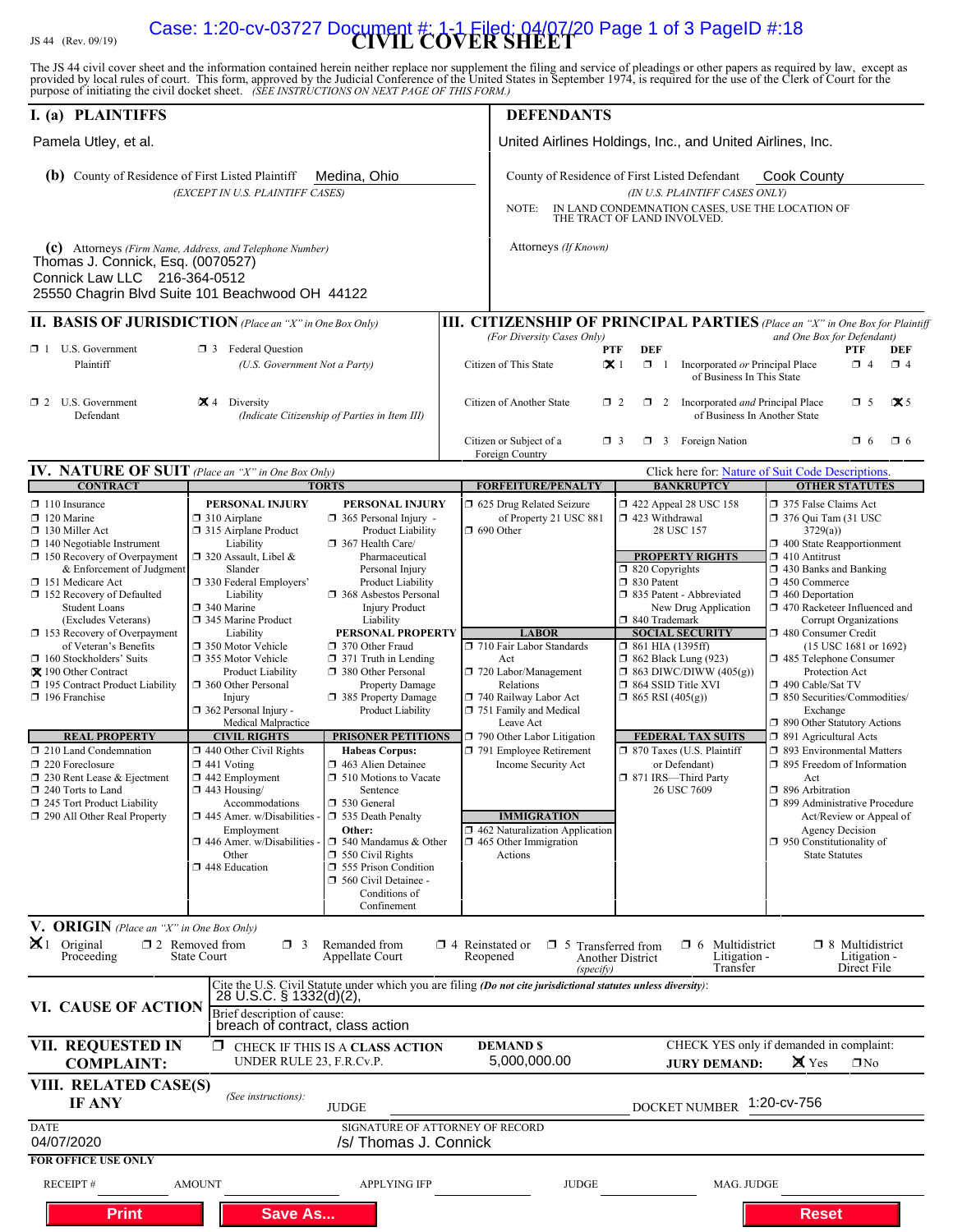Case: 1:20-cv-03727 Document #: 1-1 Filed: 04/07/20 Page 2 of 3 PageID #:19

# **UNITED STATES DISTRICT COURT NORTHERN DISTRICT OF OHIO**

**I.** Civil Categories: (Please check one category only).



1. General Civil 2. **Administrative Review/Social Security** 3. **Habeas Corpus Death Penalty** 

\*If under Title 28, §2255, name the SENTENCING JUDGE:

CASE NUMBER:

**II. RELATED OR REFILED CASES**. See LR 3.1 which provides in pertinent part: "If an action is filed or removed to this Court and assigned to a District Judge after which it is discontinued, dismissed or remanded to a State court, and subsequently refiled, it shall be assigned to the same Judge who received the initial case assignment without regardfor the place of holding court in which the case was refiled. Counsel or a party without counsel shall be responsible for bringing such cases to the attention of the Court by responding to the questions included on the Civil Cover Sheet."

This action: is **RELATED** to another **PENDING** civil case is a **REFILED** case was **PREVIOUSLY REMANDED**

**If applicable, please indicate on page 1 in section VIII, the name of the Judge and case number.**

**III.** In accordance with Local Civil Rule **3.8**, actions involving counties in the Eastern Division shall be filed at any of the divisional offices therein. Actions involving counties in the Western Division shall be filed at the Toledo office. For the purpose of determining the proper division, and for statistical reasons, the following information is requested.

ANSWER ONE PARAGRAPH ONLY. ANSWER PARAGRAPHS 1 THRU 3 IN ORDER. UPON FINDING WHICH PARAGRAPH APPLIES TO YOUR CASE, ANSWER IT AND STOP.

(1) **Resident defendant.** If the defendant resides in a county within this district, please set forth the name of such county

**COUNTY:**

Corporation **For the purpose of answering the above, a corporation is deemed to be a resident of that county in which it has its principal place of business in that district.**

- (2) **Non-Resident defendant.** If no defendant is a resident of a county in this district, please set forth the county wherein the cause of action arose or the event complained of occurred.
- **COUNTY:**
- (3) **Other Cases**. If no defendant is a resident of this district, or if the defendant is a corporation not having a principle place of business within the district, and the cause of action arose or the event complained of occurred outside this district, please set forth the county of the plaintiff's residence.

# **COUNTY:**

**IV.** The Counties in the Northern District of Ohio are divided into divisions as shown below. After the county is determined in Section **III**, please check the appropriate division.

# **EASTERN DIVISION**

| <b>AKRON</b><br><b>CLEVELAND</b> |
|----------------------------------|
| YOUNGSTOV                        |

 **AKRON (Counties: Carroll, Holmes, Portage, Stark, Summit, Tuscarawas and Wayne)** (Counties: Ashland, Ashtabula, Crawford, Cuyahoga, Geauga, Lake, **Lorain, Medina and Richland) YN** (Counties: Columbiana, Mahoning and Trumbull)

# **WESTERN DIVISION**



 **TOLEDO (Counties: Allen, Auglaize, Defiance, Erie, Fulton, Hancock, Hardin, Henry, Huron, Lucas, Marion, Mercer, Ottawa, Paulding, Putnam, Sandusky, Seneca VanWert, Williams, Wood and Wyandot)**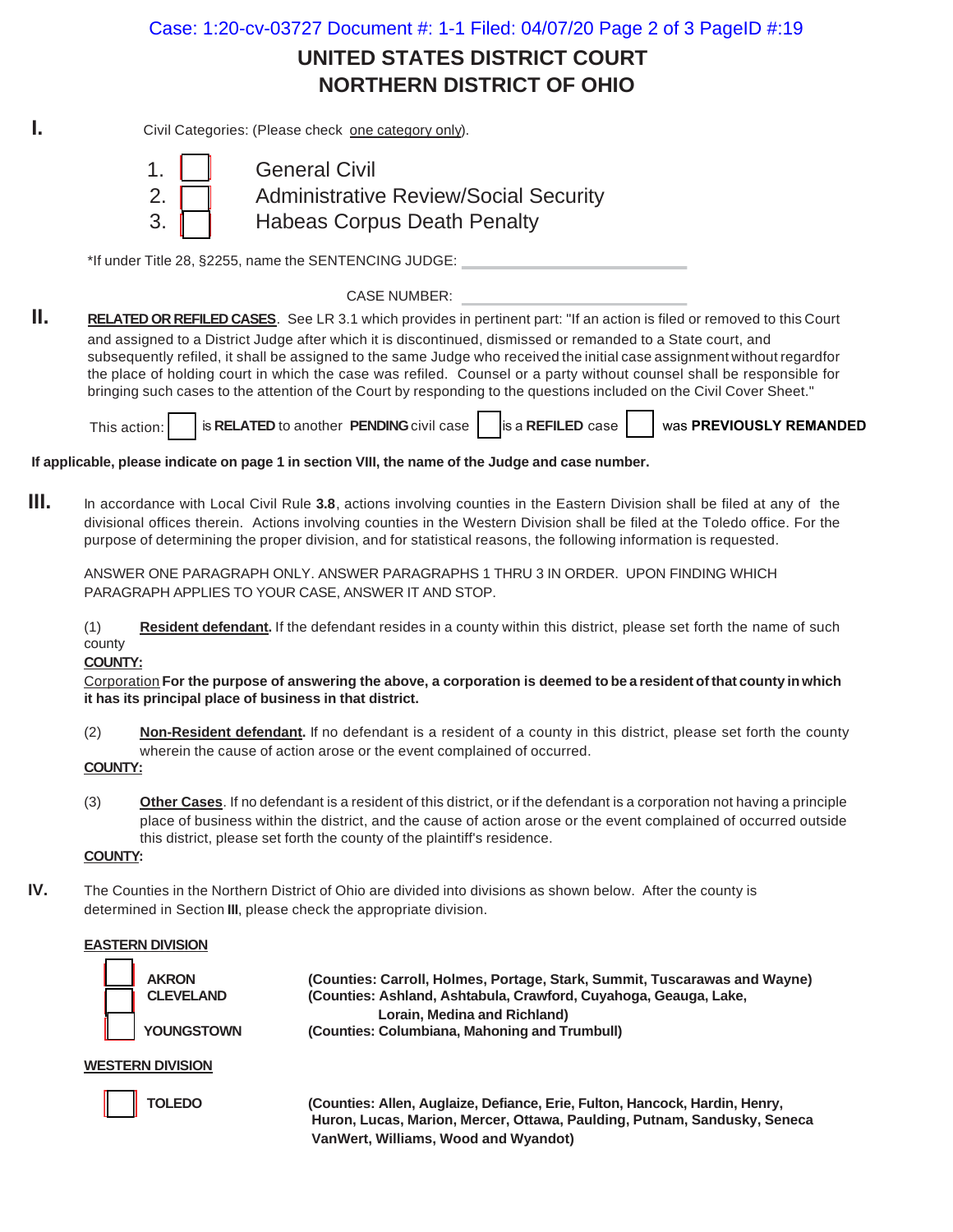#### **INSTRUCTIONS FOR ATTORNEYS COMPLETING CIVIL COVER SHEET FORM JS 44**

Authority For Civil Cover Sheet

The JS 44 civil cover sheet and the information contained herein neither replaces nor supplements the filings and service of pleading or other papers as required by law, except as provided by local rules of court. This form, approved by the Judicial Conference of the United States in September 1974, is required for the use of the Clerk of Court for the purpose of initiating the civil docket sheet. Consequently, a civil cover sheet is submitted to the Clerk of Court for each civil complaint filed. The attorney filing a case should complete the form as follows:

- **I.(a) Plaintiffs-Defendants.** Enter names (last, first, middle initial) of plaintiff and defendant. If the plaintiff or defendant is a government agency, use only the full name or standard abbreviations. If the plaintiff or defendant is an official within a government agency, identify first the agency and then the official, giving both name and title.
- **(b) County of Residence.** For each civil case filed, except U.S. plaintiff cases, enter the name of the county where the first listed plaintiff resides at the time of filing. In U.S. plaintiff cases, enter the name of the county in which the first listed defendant resides at the time of filing. (NOTE: In land condemnation cases, the county of residence of the "defendant" is the location of the tract of land involved.)
- **(c) Attorneys.** Enter the firm name, address, telephone number, and attorney of record. If there are several attorneys, list them on an attachment, noting in this section "(see attachment)".

**II. Jurisdiction.** The basis of jurisdiction is set forth under Rule 8(a), F.R.Cv.P., which requires that jurisdictions be shown in pleadings. Place an "X" in one of the boxes. If there is more than one basis of jurisdiction, precedence is given in the order shown below.

United States plaintiff. (1) Jurisdiction based on 28 U.S.C. 1345 and 1348. Suits by agencies and officers of the United States are included here. United States defendant. (2) When the plaintiff is suing the United States, its officers or agencies, place an "X" in this box.

Federal question. (3) This refers to suits under 28 U.S.C. 1331, where jurisdiction arises under the Constitution of the United States, an amendment to the Constitution, an act of Congress or a treaty of the United States. In cases where the U.S. is a party, the U.S. plaintiff or defendant code takes precedence, and box 1 or 2 should be marked.

Diversity of citizenship. (4) This refers to suits under 28 U.S.C. 1332, where parties are citizens of different states. When Box 4 is checked, the citizenship of the different parties must be checked**.** (See Section III below**; NOTE: federal question actions take precedence over diversity cases.**)

- **III. Residence (citizenship) of Principal Parties.** This section of the JS 44 is to be completed if diversity of citizenship was indicated above. Mark this section for each principal party.
- **IV. Nature of Suit.** Place an "X" in the appropriate box. If there are multiple nature of suit codes associated with the case, pick the nature of suit code that is most applicable. Click here for[: Nature of Suit Code Descriptions](http://www.uscourts.gov/forms/civil-forms/civil-cover-sheet).
- **V. Origin.** Place an "X" in one of the seven boxes.

Original Proceedings. (1) Cases which originate in the United States district courts.

Removed from State Court. (2) Proceedings initiated in state courts may be removed to the district courts under Title 28 U.S.C., Section 1441. Remanded from Appellate Court. (3) Check this box for cases remanded to the district court for further action. Use the date of remand as the filing date.

Reinstated or Reopened. (4) Check this box for cases reinstated or reopened in the district court. Use the reopening date as the filing date. Transferred from Another District. (5) For cases transferred under Title 28 U.S.C. Section 1404(a). Do not use this for within district transfers or multidistrict litigation transfers.

Multidistrict Litigation – Transfer. (6) Check this box when a multidistrict case is transferred into the district under authority of Title 28 U.S.C. Section 1407.

Multidistrict Litigation – Direct File. (8) Check this box when a multidistrict case is filed in the same district as the Master MDL docket. **PLEASE NOTE THAT THERE IS NOT AN ORIGIN CODE 7.** Origin Code 7 was used for historical records and is no longer relevant due to changes in statue.

- **VI. Cause of Action.** Report the civil statute directly related to the cause of action and give a brief description of the cause. **Do not cite jurisdictional statutes unless diversity.** Example: U.S. Civil Statute: 47 USC 553 Brief Description: Unauthorized reception of cable service
- **VII. Requested in Complaint.** Class Action. Place an "X" in this box if you are filing a class action under Rule 23, F.R.Cv.P. Demand. In this space enter the actual dollar amount being demanded or indicate other demand, such as a preliminary injunction. Jury Demand. Check the appropriate box to indicate whether or not a jury is being demanded.
- **VIII. Related Cases.** This section of the JS 44 is used to reference related pending cases, if any. If there are related pending cases, insert the docket numbers and the corresponding judge names for such cases.

**Date and Attorney Signature.** Date and sign the civil cover sheet.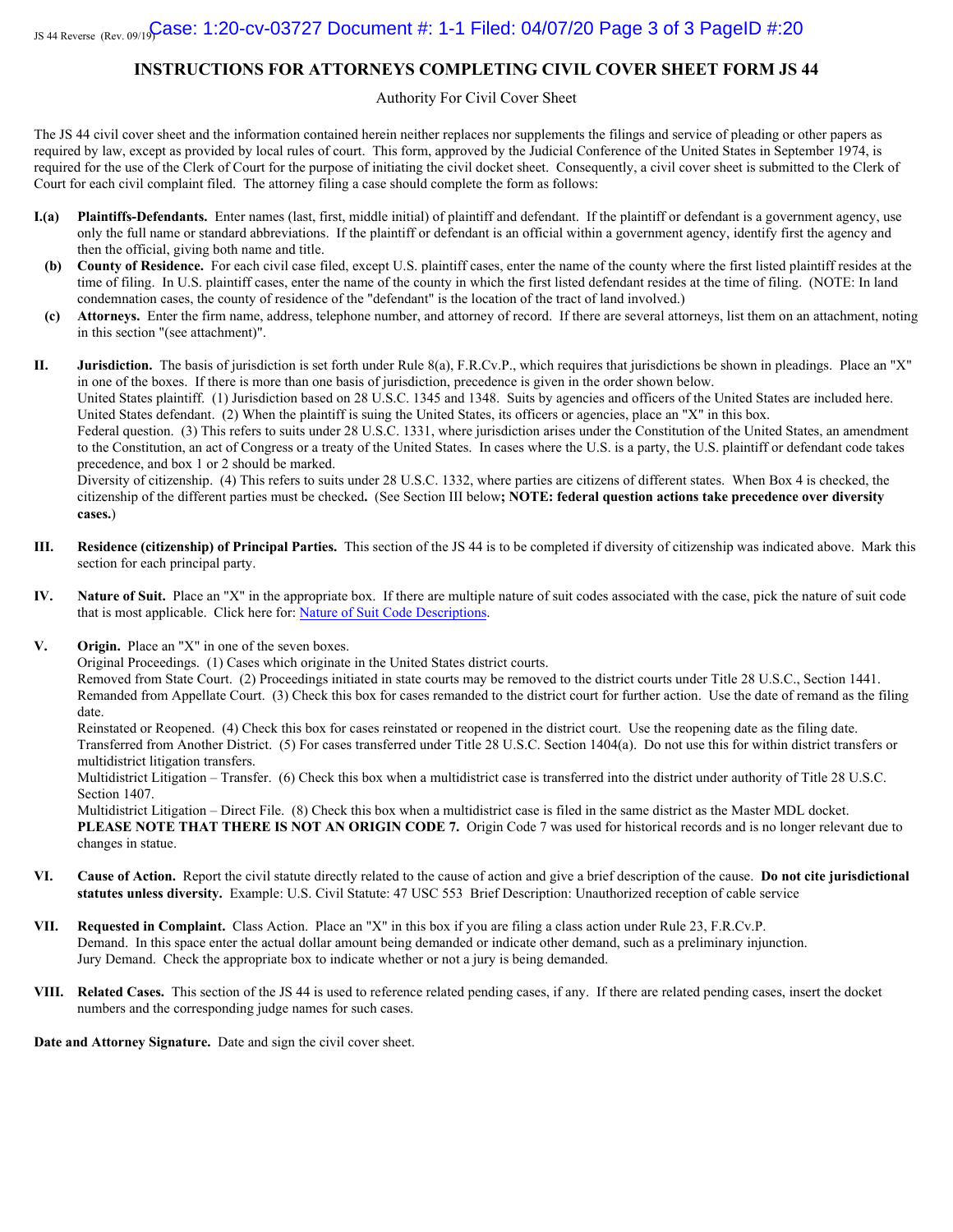Case: 1:20-cv-03727 Document #: 1-2 Filed: 04/07/20 Page 1 of 2 PageID #:21

AO 440 (Rev. 06/12) Summons in a Civil Action

# UNITED STATES DISTRICT COURT

for the

Northern District of Ohio

| Pamela Utley, et al.                                                           |                              |
|--------------------------------------------------------------------------------|------------------------------|
| Plaintiff(s)<br>v.<br>United Airlines Holdings, Inc. and United Airlines, Inc. | Civil Action No. 1:20-CV-756 |
|                                                                                |                              |

*Defendant(s)*

**SUMMONS IN A CIVIL ACTION**

)

To: *(Defendant's name and address)* United Airlines Holdings, Inc. 233 South Wacker Drive Chicago IL 60606

A lawsuit has been filed against you.

Within 21 days after service of this summons on you (not counting the day you received it) — or 60 days if you are the United States or a United States agency, or an officer or employee of the United States described in Fed. R. Civ. P. 12 (a)(2) or  $(3)$  — you must serve on the plaintiff an answer to the attached complaint or a motion under Rule 12 of the Federal Rules of Civil Procedure. The answer or motion must be served on the plaintiff or plaintiff's attorney, whose name and address are: Thomas J. Connick, Esq.

Connick Law, LLC 25550 Chagrin Blvd Suite 101 Beachwood OH 44122

If you fail to respond, judgment by default will be entered against you for the relief demanded in the complaint. You also must file your answer or motion with the court.

*SANDY OPACICH, CLERK OF COURT*

Date:

*Signature of Clerk or Deputy Clerk*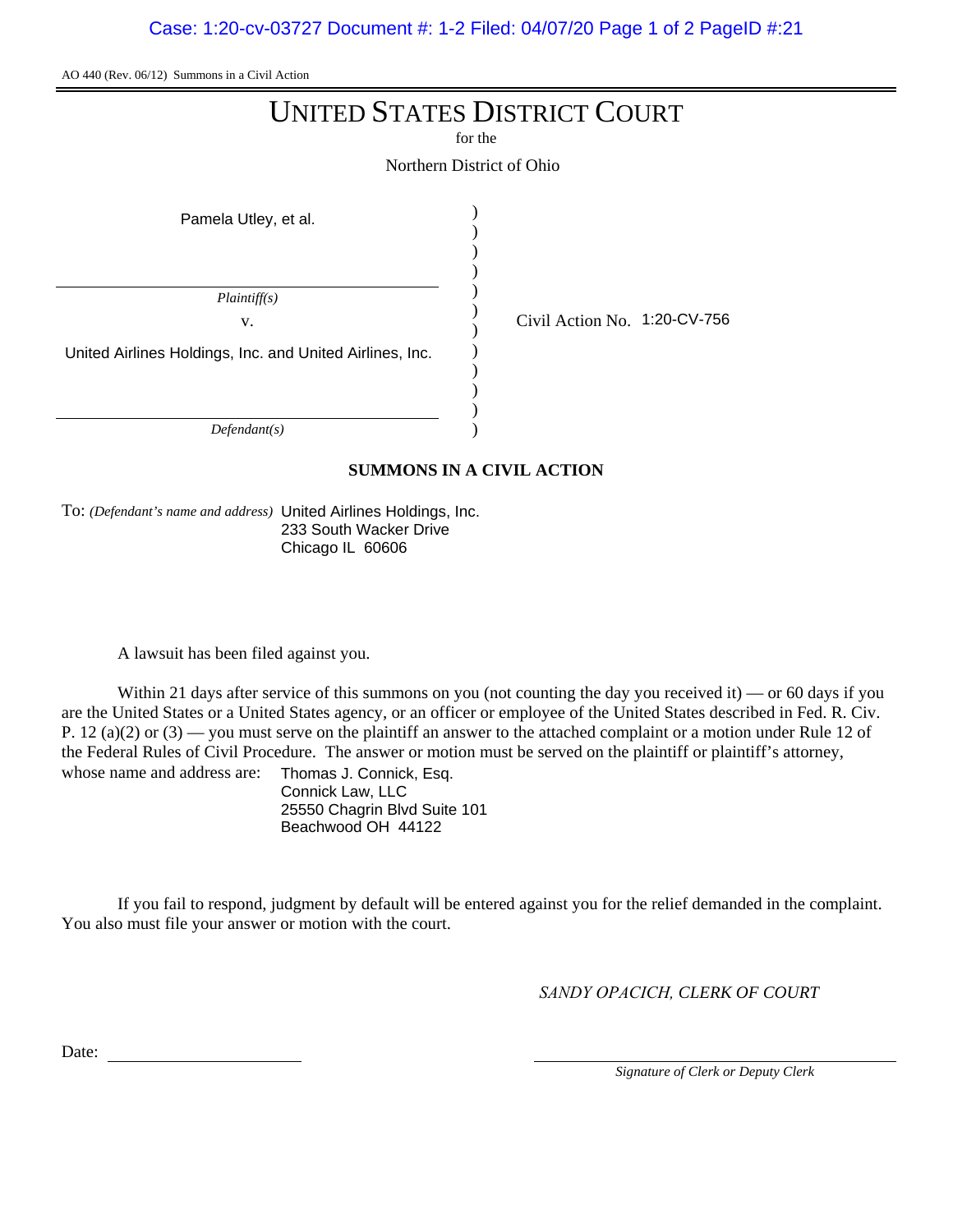# Case: 1:20-cv-03727 Document #: 1-2 Filed: 04/07/20 Page 2 of 2 PageID #:22

AO 440 (Rev. 06/12) Summons in a Civil Action (Page 2)

Civil Action No. 1:20-CV-756

# **PROOF OF SERVICE**

*(This section should not be filed with the court unless required by Fed. R. Civ. P. 4 (l))*

|       |                                                                                             | This summons for (name of individual and title, if any)             |                                                                                                                        |      |  |  |
|-------|---------------------------------------------------------------------------------------------|---------------------------------------------------------------------|------------------------------------------------------------------------------------------------------------------------|------|--|--|
|       | was received by me on (date)                                                                |                                                                     |                                                                                                                        |      |  |  |
|       |                                                                                             | $\Box$ I personally served the summons on the individual at (place) |                                                                                                                        |      |  |  |
|       | $\frac{1}{\sqrt{1-\frac{1}{2}}\cdot\frac{1}{\sqrt{1-\frac{1}{2}}}}$<br>; or                 |                                                                     |                                                                                                                        |      |  |  |
|       | $\Box$ I left the summons at the individual's residence or usual place of abode with (name) |                                                                     |                                                                                                                        |      |  |  |
|       | , a person of suitable age and discretion who resides there,                                |                                                                     |                                                                                                                        |      |  |  |
|       |                                                                                             |                                                                     |                                                                                                                        |      |  |  |
|       | $\Box$ I served the summons on (name of individual)                                         |                                                                     | , who is                                                                                                               |      |  |  |
|       |                                                                                             |                                                                     | designated by law to accept service of process on behalf of (name of organization)                                     |      |  |  |
|       | on $(date)$ ; or                                                                            |                                                                     |                                                                                                                        |      |  |  |
|       |                                                                                             | $\Box$ I returned the summons unexecuted because                    | <u> 1989 - Johann Stoff, deutscher Stoffen und der Stoffen und der Stoffen und der Stoffen und der Stoffen und der</u> | : or |  |  |
|       | $\Box$ Other (specify):                                                                     |                                                                     |                                                                                                                        |      |  |  |
|       | My fees are \$                                                                              | for travel and \$                                                   | for services, for a total of \$                                                                                        | 0.00 |  |  |
|       | I declare under penalty of perjury that this information is true.                           |                                                                     |                                                                                                                        |      |  |  |
| Date: |                                                                                             |                                                                     |                                                                                                                        |      |  |  |
|       |                                                                                             |                                                                     | Server's signature                                                                                                     |      |  |  |
|       |                                                                                             |                                                                     | Printed name and title                                                                                                 |      |  |  |
|       |                                                                                             |                                                                     |                                                                                                                        |      |  |  |

Additional information regarding attempted service, etc:

*Server's address*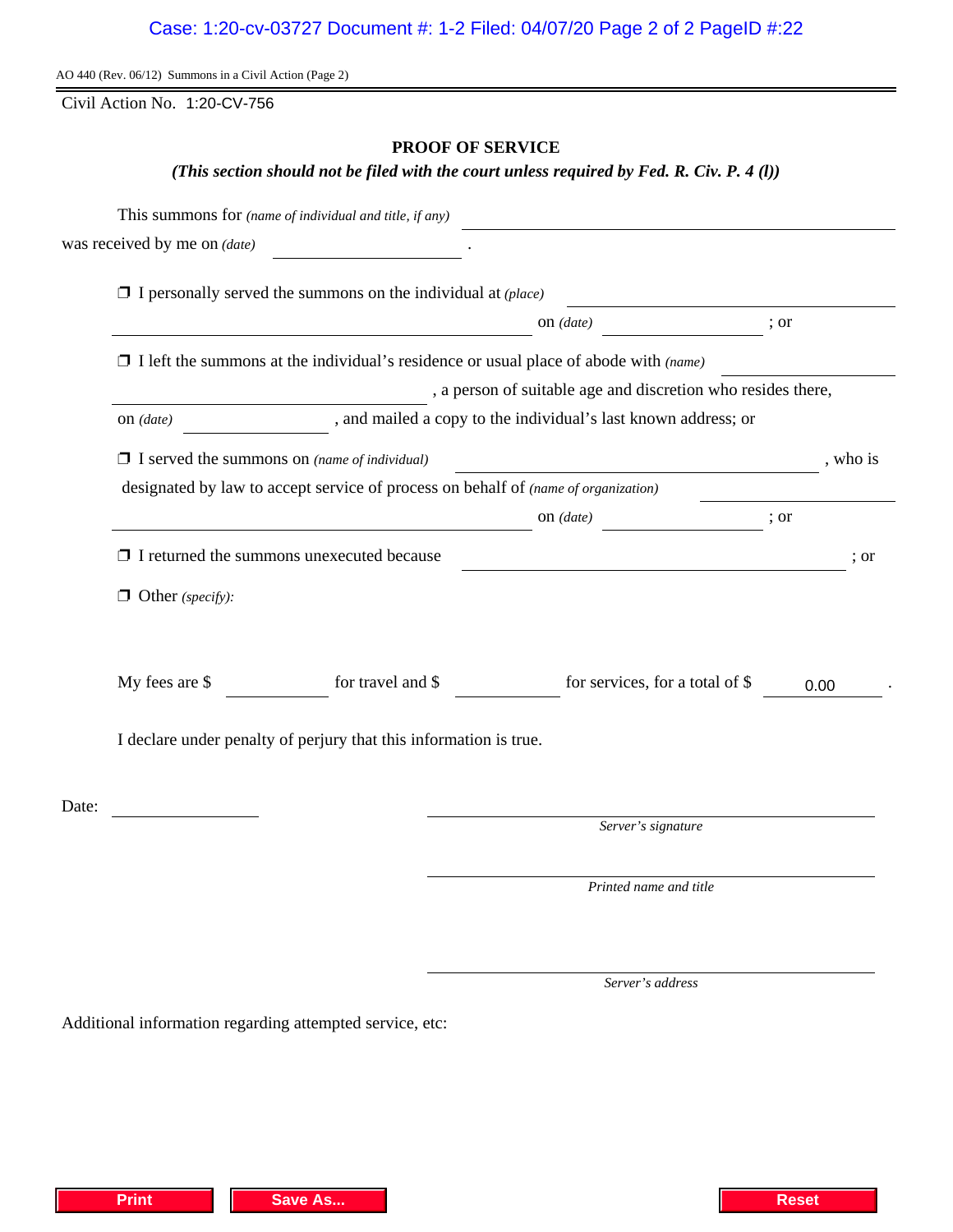Case: 1:20-cv-03727 Document #: 1-3 Filed: 04/07/20 Page 1 of 2 PageID #:23

AO 440 (Rev. 06/12) Summons in a Civil Action

# UNITED STATES DISTRICT COURT

for the

Northern District of Ohio

| Pamela Utley, et al.                                                           |                              |
|--------------------------------------------------------------------------------|------------------------------|
| Plaintiff(s)<br>v.<br>United Airlines Holdings, Inc. and United Airlines, Inc. | Civil Action No. 1:20-CV-756 |
|                                                                                |                              |

*Defendant(s)*

**SUMMONS IN A CIVIL ACTION**

)

To: *(Defendant's name and address)* United Airlines, Inc. 233 South Wacker Drive Chicago IL 60606

A lawsuit has been filed against you.

Within 21 days after service of this summons on you (not counting the day you received it) — or 60 days if you are the United States or a United States agency, or an officer or employee of the United States described in Fed. R. Civ. P. 12 (a)(2) or  $(3)$  — you must serve on the plaintiff an answer to the attached complaint or a motion under Rule 12 of the Federal Rules of Civil Procedure. The answer or motion must be served on the plaintiff or plaintiff's attorney, whose name and address are: Thomas J. Connick, Esq.

Connick Law, LLC 25550 Chagrin Blvd Suite 101 Beachwood OH 44122

If you fail to respond, judgment by default will be entered against you for the relief demanded in the complaint. You also must file your answer or motion with the court.

*SANDY OPACICH, CLERK OF COURT*

Date:

*Signature of Clerk or Deputy Clerk*